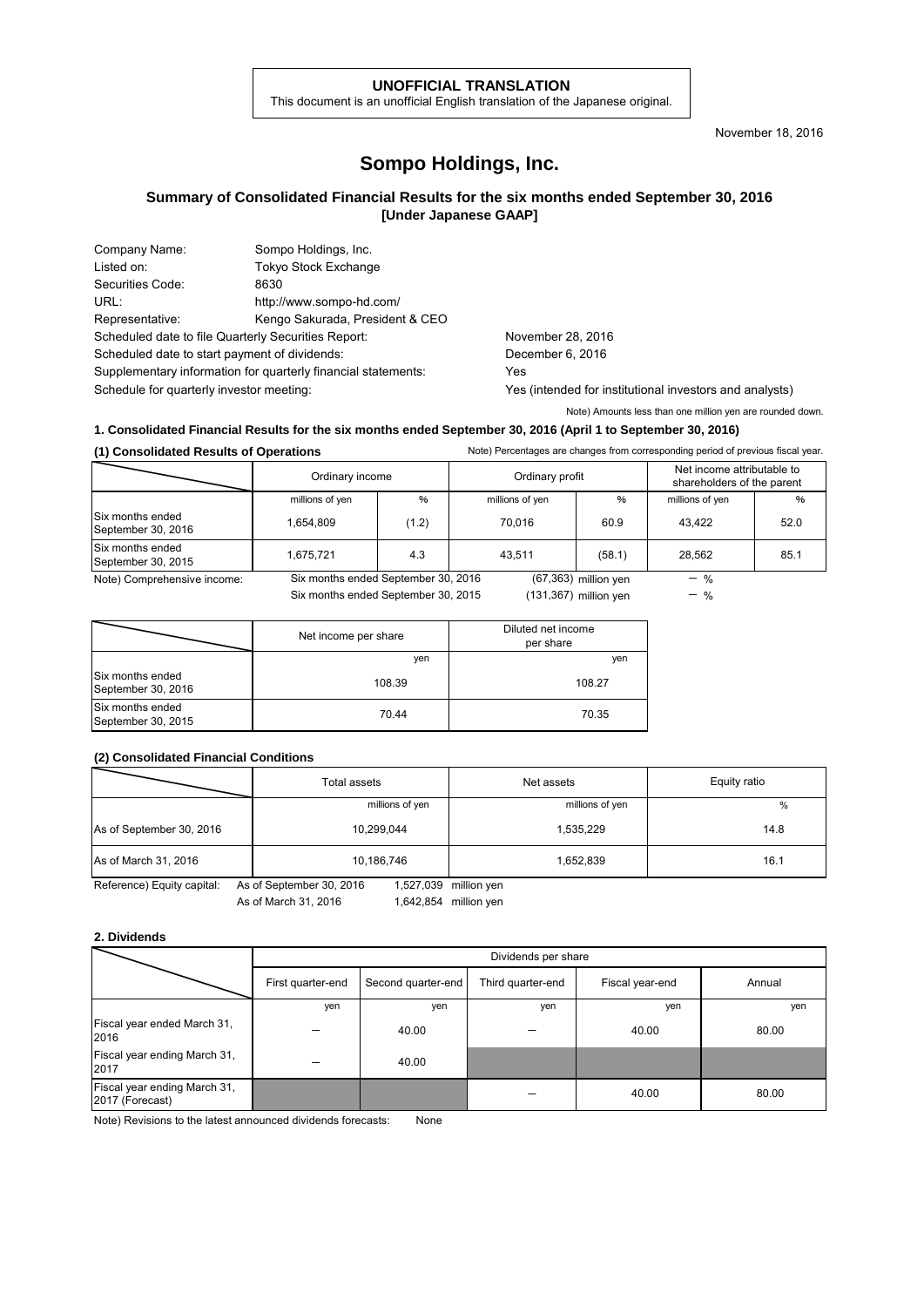#### **3. Forecasts of Consolidated Financial Results for the fiscal year ending March 31, 2017 (April 1, 2016 to March 31, 2017)**

Note) Percentages are changes from previous fiscal year.

|           | Ordinary profit |       | Net income<br>attributable to shareholders of the parent |        | Net income<br>per share |  |
|-----------|-----------------|-------|----------------------------------------------------------|--------|-------------------------|--|
|           | millions of yen | %     | millions of yen                                          | %      | yen                     |  |
| Full year | 206.000         | (5.0) | 140.000                                                  | (12.3) | 355.91                  |  |

Note) Revisions to the latest announced forecasts of financial results: None

#### **(Notes)**

- (1) Changes in significant subsidiaries during the six months ended September 30, 2016 (changes in specified subsidiaries resulting in changes in the scope of consolidation): None
- (2) Changes in accounting policies, changes in accounting estimations, and retrospective restatements ①Changes in accounting policies due to revisions to accounting standards, etc.: Yes

| OCHariges in accounting policies due to revisions to accounting standards, etc | 155  |
|--------------------------------------------------------------------------------|------|
| 20 Changes in accounting policies due to reasons other than the above:         | None |
| 3 Changes in accounting estimations:                                           | None |
| 4 Retrospective restatements:                                                  | None |
|                                                                                |      |

Note) Please refer to "2. (1) Changes in Accounting Policies, Changes in Accounting Estimations, and Retrospective Restatements" on page 4 for details.

(3) Number of shares outstanding (Common stock) :

| 1) Total shares outstanding including treasury stock: |                    |  |
|-------------------------------------------------------|--------------------|--|
| As of September 30, 2016                              | 415,352,294 shares |  |
| As of March 31, 2016                                  | 415,352,294 shares |  |
| 2Treasury stock:                                      |                    |  |
| As of September 30, 2016                              | 21,998,183 shares  |  |
| As of March 31, 2016                                  | 11,189,780 shares  |  |
| 3) Average number of shares outstanding:              |                    |  |
| For the six months ended September 30, 2016           | 400,610,931 shares |  |
| For the six months ended September 30, 2015           | 405,449,176 shares |  |

#### **(Expression of implementation status of interim audit procedures)**

This summary is outside the scope of the interim audit procedures which are required by the Financial Instruments and Exchange Act, and the interim audit procedures of the interim consolidated financial statements have not been completed as of the date of the disclosure of this summary.

#### **(Notes for using forecasts of financial results, etc.)**

The forecasts included in this document are based on the currently available information and certain assumptions that we believe reasonable. Accordingly, the actual results, etc. may differ materially from those projected herein depending on various factors.

For assumptions underlying the forecasts of financial results and notes for using the forecasts of financial results, please refer to "1. (3) Qualitative Information Related to the Forecasts of Consolidated Financial Results" on page 2.

Sompo Holdings, Inc. prepares the interim consolidated financial statements for the six months ended September 30, 2016, since it conducts business defined in the provision of Article17-15, Paragraph (2) of the Cabinet Office Ordinance on Disclosure of Corporate Information, etc.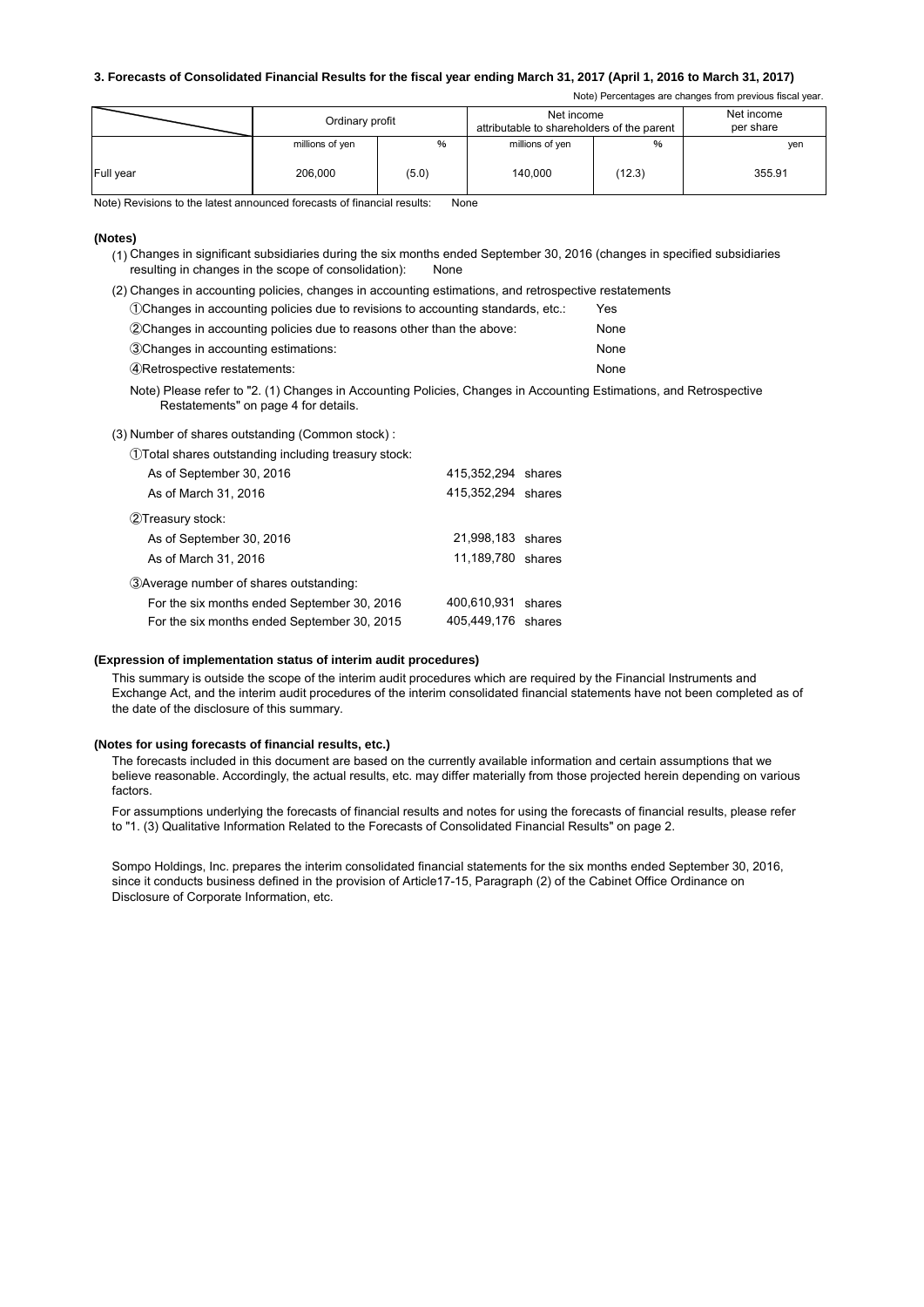## Contents – Appendices

| itents – Appendices                                                                                                                                                                                                                                                                                                                                                                                                                                                                                                              |  |
|----------------------------------------------------------------------------------------------------------------------------------------------------------------------------------------------------------------------------------------------------------------------------------------------------------------------------------------------------------------------------------------------------------------------------------------------------------------------------------------------------------------------------------|--|
| 1. Qualitative Information Related to Consolidated Financial Results for the six months ended                                                                                                                                                                                                                                                                                                                                                                                                                                    |  |
| September 30, 2016                                                                                                                                                                                                                                                                                                                                                                                                                                                                                                               |  |
| (1) Qualitative Information Related to Consolidated Results of Operations (1) Qualitative Information Related to Consolidated Results of Operations (1)                                                                                                                                                                                                                                                                                                                                                                          |  |
| (2) Qualitative Information Related to Consolidated Financial Condition<br>(3) Qualitative Information Related to the Forecasts of Consolidated Financial Results                                                                                                                                                                                                                                                                                                                                                                |  |
| 2. Information Concerning Notes in the Summarized Information                                                                                                                                                                                                                                                                                                                                                                                                                                                                    |  |
| (1) Changes in Accounting Policies, Changes in Accounting Estimations, and Retrospective Restatements<br>(2) Additional Information                                                                                                                                                                                                                                                                                                                                                                                              |  |
| 3. Interim Consolidated Financial Statements <b>With Construction Construction</b> Consolidated Tinancial Statements                                                                                                                                                                                                                                                                                                                                                                                                             |  |
| $\begin{minipage}{.4\linewidth} \begin{tabular}{l} \hline \multicolumn{3}{l}{} & \multicolumn{3}{l}{} & \multicolumn{3}{l}{} & \multicolumn{3}{l}{} & \multicolumn{3}{l}{} & \multicolumn{3}{l}{} & \multicolumn{3}{l}{} & \multicolumn{3}{l}{} & \multicolumn{3}{l}{} & \multicolumn{3}{l}{} & \multicolumn{3}{l}{} & \multicolumn{3}{l}{} & \multicolumn{3}{l}{} & \multicolumn{3}{l}{} & \multicolumn{3}{l}{} & \multicolumn{3}{l}{} & \multicolumn{3}{l}{} & \multicolumn{3}{l}{}$<br>(1) Interim Consolidated Balance Sheet |  |
| (2) Interim Consolidated Statement of Income and                                                                                                                                                                                                                                                                                                                                                                                                                                                                                 |  |
| Interim Consolidated Statement of Comprehensive Income manufactured consumer consolidated Statement of Comprehensive Income manufactured consumers and the United Statement of Comprehensive Income                                                                                                                                                                                                                                                                                                                              |  |
| (3) Interim Consolidated Statement of Changes in Net Assets                                                                                                                                                                                                                                                                                                                                                                                                                                                                      |  |
| (4) Notes on Going-Concern Assumption                                                                                                                                                                                                                                                                                                                                                                                                                                                                                            |  |
| 4. Supplementary Information                                                                                                                                                                                                                                                                                                                                                                                                                                                                                                     |  |
| (1) Summary of Results of Operations (Consolidated) manufactured control of the summary of Results of Operations (Consolidated)                                                                                                                                                                                                                                                                                                                                                                                                  |  |
| (2) Premiums Written and Claims Paid by Business Lines (Consolidated) manufactured controller and Claims Paid by Business Lines (Consolidated)                                                                                                                                                                                                                                                                                                                                                                                   |  |
|                                                                                                                                                                                                                                                                                                                                                                                                                                                                                                                                  |  |
|                                                                                                                                                                                                                                                                                                                                                                                                                                                                                                                                  |  |
|                                                                                                                                                                                                                                                                                                                                                                                                                                                                                                                                  |  |
|                                                                                                                                                                                                                                                                                                                                                                                                                                                                                                                                  |  |
|                                                                                                                                                                                                                                                                                                                                                                                                                                                                                                                                  |  |
|                                                                                                                                                                                                                                                                                                                                                                                                                                                                                                                                  |  |
|                                                                                                                                                                                                                                                                                                                                                                                                                                                                                                                                  |  |
|                                                                                                                                                                                                                                                                                                                                                                                                                                                                                                                                  |  |
|                                                                                                                                                                                                                                                                                                                                                                                                                                                                                                                                  |  |
|                                                                                                                                                                                                                                                                                                                                                                                                                                                                                                                                  |  |
|                                                                                                                                                                                                                                                                                                                                                                                                                                                                                                                                  |  |
|                                                                                                                                                                                                                                                                                                                                                                                                                                                                                                                                  |  |
|                                                                                                                                                                                                                                                                                                                                                                                                                                                                                                                                  |  |
|                                                                                                                                                                                                                                                                                                                                                                                                                                                                                                                                  |  |
|                                                                                                                                                                                                                                                                                                                                                                                                                                                                                                                                  |  |
|                                                                                                                                                                                                                                                                                                                                                                                                                                                                                                                                  |  |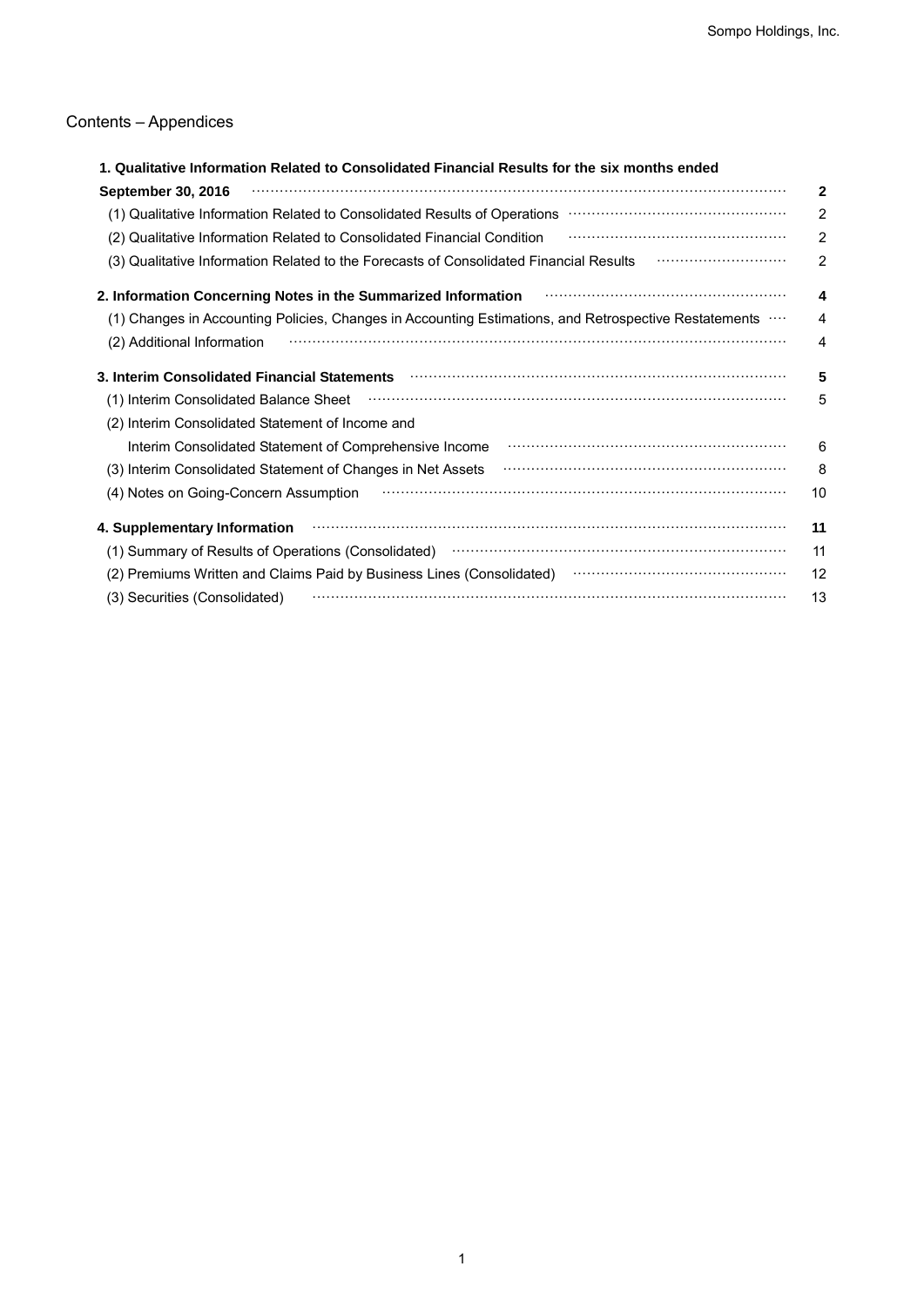## **1. Qualitative Information Related to Consolidated Financial Results for the six months ended September 30, 2016**

(1) Qualitative Information Related to Consolidated Results of Operations

During the six months ended September 30, 2016, the global economy continued to gradually recover as a whole, despite some signs of weakness. The Japanese economy remained on a moderate recovery path due mainly to ongoing improvement in employment and income levels, but some activity remained weak, including personal consumption and exports.

Under these circumstances, the consolidated financial results of the Sompo Holdings Group for the six months ended September 30, 2016 were as follows:

Ordinary income decreased by 20.9 billion yen to 1,654.8 billion yen compared with the same period last year, the components of which were underwriting income of 1,519.4 billion yen, investment income of 69.2 billion yen and other ordinary income of 66.1 billion yen. Meanwhile, ordinary expenses decreased by 47.4 billion yen to 1,584.7 billion yen compared with the same period last year, the components of which were underwriting expenses of 1,268.8 billion yen, investment expenses of 11.5 billion yen, operating, general and administrative expenses of 248.0 billion yen and other ordinary expenses of 56.2 billion yen. Sompo Holdings, Inc.<br>
iddated Financial Results for the six months<br>
sulls of Operations<br>
e global economy continued to gradually recover as a<br>
sese economy remained on a moderate recovery path<br>
and income levels, but some

As a result of the foregoing, Sompo Holdings, Inc. (the "Company") reported ordinary profit, calculated as ordinary income minus ordinary expenses, of 70.0 billion yen, an increase of 26.5 billion yen from the same period last year.

The Company posted net income attributable to shareholders of the parent, after extraordinary items, net of income taxes and deferred income taxes and others, of 43.4 billion yen, an increase of 14.8 billion yen from the same period last year.

#### (2) Qualitative Information Related to Consolidated Financial Condition

Total assets as of September 30, 2016 amounted to 10,299.0 billion yen on a consolidated basis, an increase of 112.2 billion yen from March 31, 2016, due mainly to the issuance of corporate bonds.

(3) Qualitative Information Related to the Forecasts of Consolidated Financial Results

For the fiscal year ending March 31, 2017, the Company is forecasting consolidated ordinary profit of 206.0 billion yen and net income attributable to shareholders of the parent of 140.0 billion yen. There is no change from the forecasts in the Summary of Consolidated Financial Results disclosed on May 20, 2016.

- ・Assumptions for net premiums written are based on the Company's own projections based on extrapolation from past trends and other factors.
- ・The Company is forecasting 50.0 billion yen for net incurred losses due to natural disasters that occur in Japan during the fiscal year ending March 31, 2017 (excluding household earthquake), taking into account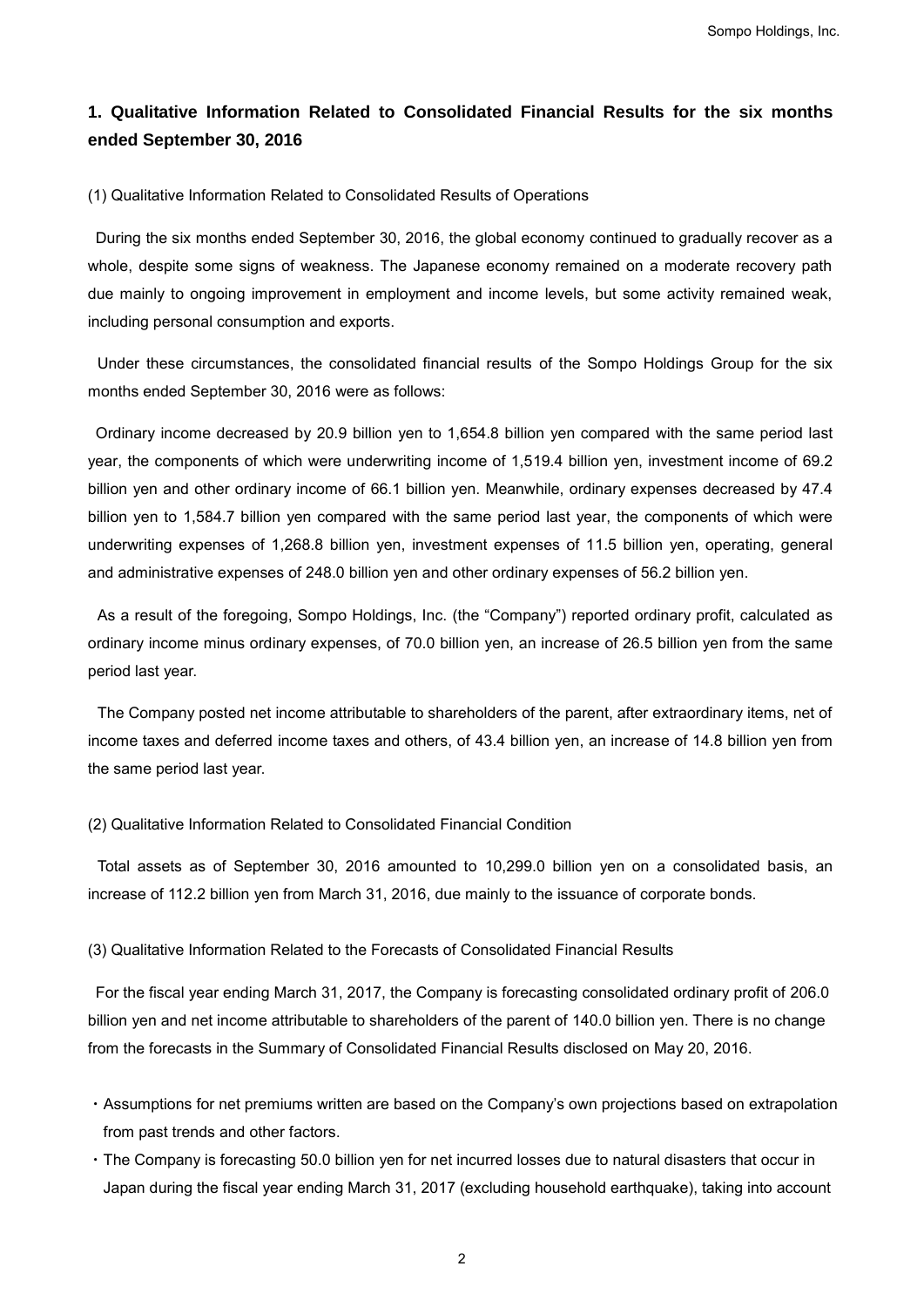results during the six months ended September 30, 2016 and earlier, among other factors.

・The Company assumes no major change in market interest rates, exchange rates and stock prices from their levels at September 30, 2016.

The Company's consolidated forecasts were prepared based on information available as of the date of this report and the assumptions above. Accordingly, actual results may differ materially from projections depending on various factors. Sompo Holdings, Inc.<br>2016 and earlier, among other factors.<br>with interest rates, exchange rates and stock prices from<br>d based on information available as of the date of this<br>results may differ materially from projections<br>3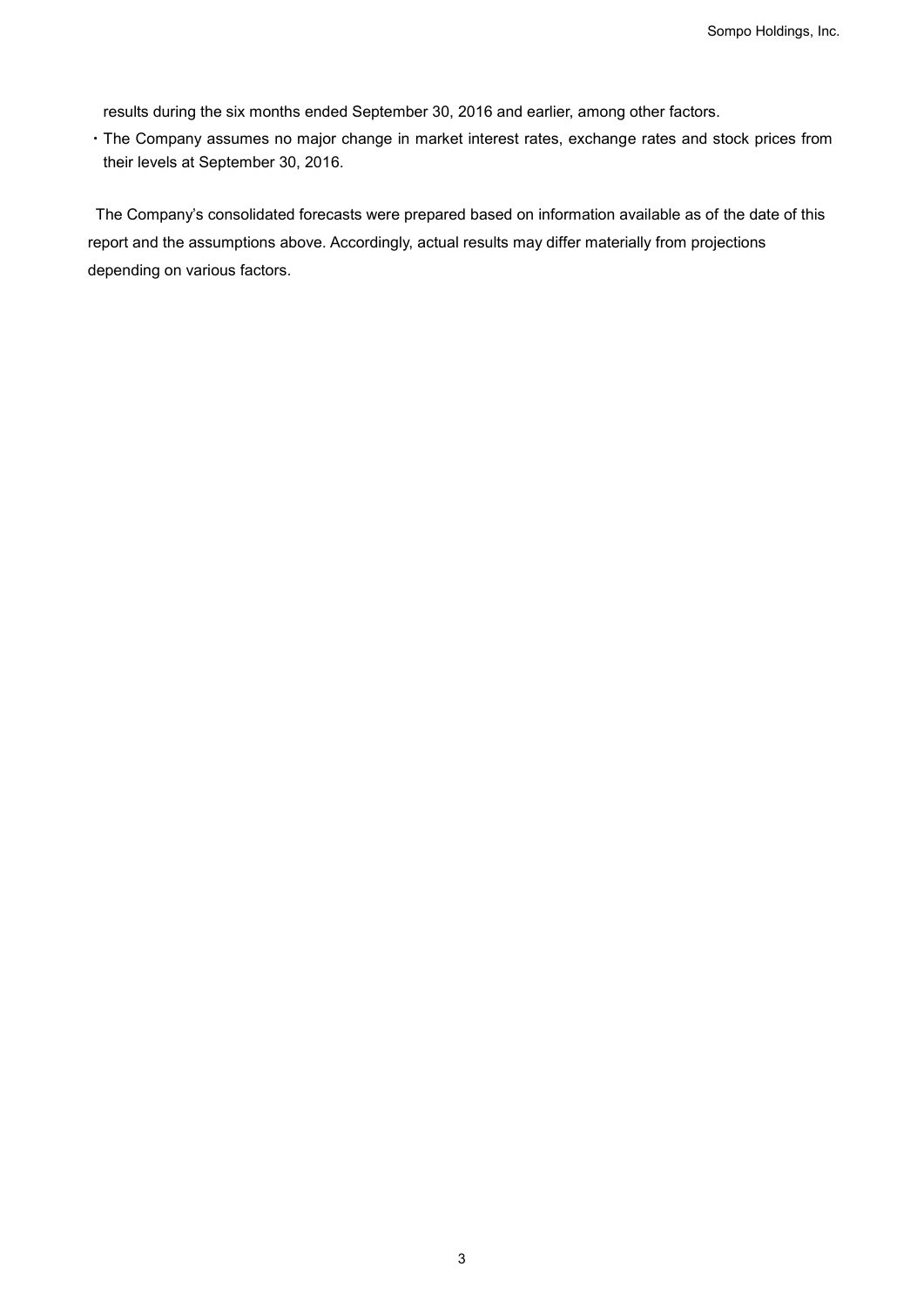### **2. Information Concerning Notes in the Summarized Information**

(1) Changes in Accounting Policies, Changes in Accounting Estimations, and Retrospective Restatements (Changes in accounting policies)

In accordance with the amendment in the Corporate Tax Code of Japan, the Company has adopted the "Practical Solution on Accounting for Changes in Depreciation Method related to the 2016 Tax Law Changes" (Accounting Standards Board of Japan Practical Issue Task Force No. 32, June 17, 2016) from the six months ended September 30, 2016, and has changed the depreciation method for structures and fixtures attached to buildings acquired on or after April 1, 2016, from the declining-balance method to the straight-line method. Sompo Holdings, Inc.<br>
aarized Information<br>
Inding Estimations, and Retrospective Restatements<br>
Tax Code of Japan, the Company has adopted the<br>
Eciation Method related to the 2016 Tax Law Changes"<br>
Task Force No. 32, June 1

The effect of this change on the ordinary profit and net income before income taxes for the six months ended September 30, 2016 was immaterial.

### (2) Additional Information

(Application of the Implementation Guidance on Recoverability of Deferred Tax Assets)

Effective from the six months ended September 30, 2016, the Company has applied the "Implementation Guidance on Recoverability of Deferred Tax Assets" (Accounting Standards Board of Japan Statement No. 26, March 28, 2016).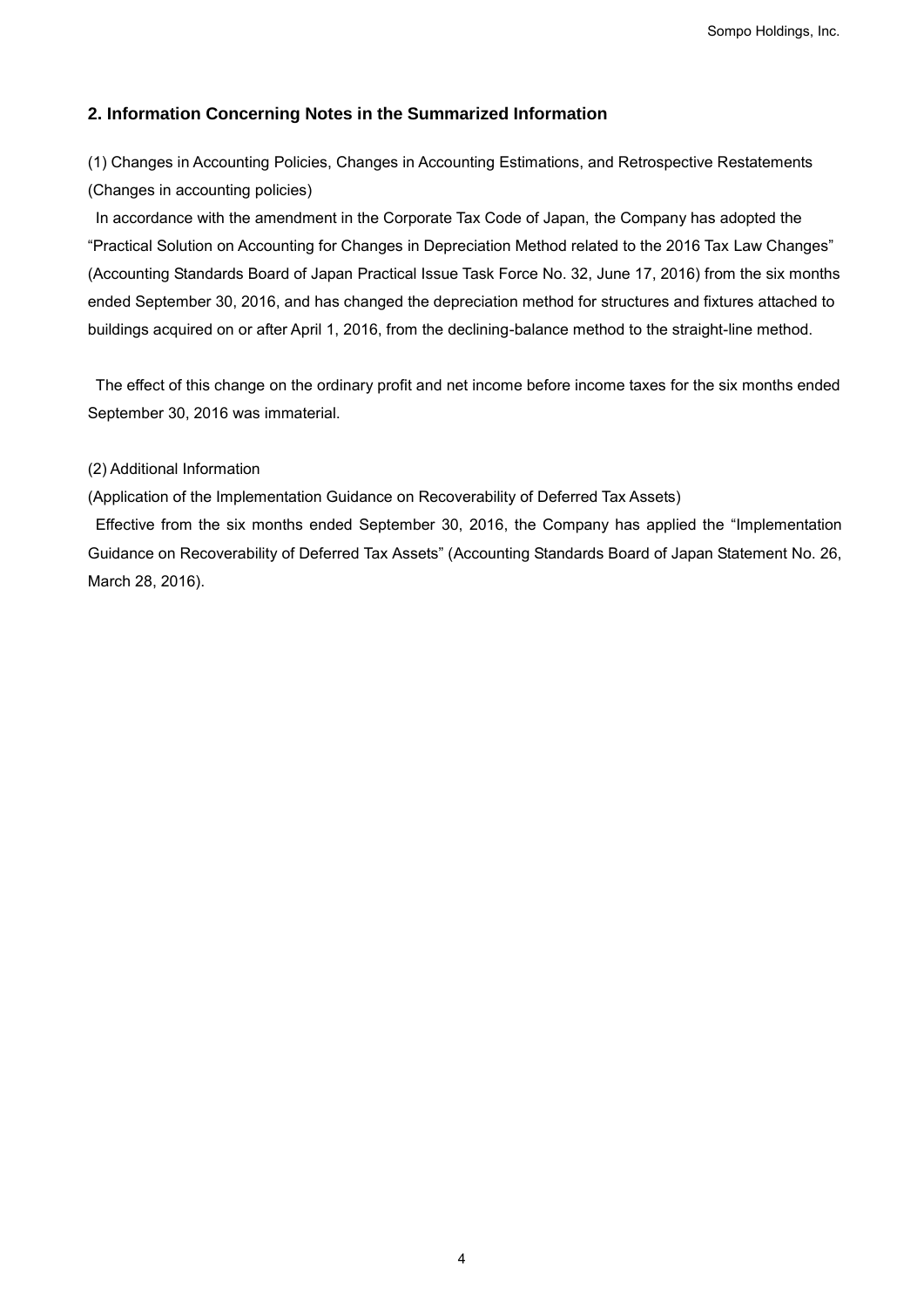## **3. Interim Consolidated Financial Statements**

|                                                                 |                        | (Millions of yen)        |
|-----------------------------------------------------------------|------------------------|--------------------------|
|                                                                 | As of March 31, 2016   | As of September 30, 2016 |
| Assets:                                                         |                        |                          |
| Cash and deposits                                               | 550,571                | 732,582                  |
| Receivables under resale agreements                             | 77,998                 | 169,998                  |
| Monetary receivables bought                                     | 11,383                 | 8,737                    |
| Money trusts                                                    | 114,770                | 106,949                  |
| Securities                                                      | 7,408,124              | 7,317,347                |
| Loans                                                           | 609,808                | 622,150                  |
| Tangible fixed assets                                           | 404,675                | 398,583                  |
| Intangible fixed assets                                         | 146,589                | 136,362                  |
| Other assets                                                    | 858,938                | 803,398                  |
| Net defined benefit asset                                       | 719                    | 773                      |
| Deferred tax assets                                             | 8,639                  | 7,848                    |
| Allowance for possible credit losses                            | (5, 474)               | (5,687)                  |
| Total assets                                                    | 10,186,746             | 10,299,044               |
| Liabilities:                                                    |                        |                          |
| Underwriting funds:                                             | 7,644,560              | 7,714,050                |
| Reserve for outstanding losses and claims                       | 1,244,361<br>6,400,198 | 1,213,612<br>6,500,437   |
| Underwriting reserves<br>Corporate bonds                        | 133,675                | 333,614                  |
| <b>Other liabilities</b>                                        | 501,276                | 472,210                  |
| Net defined benefit liability                                   | 124,124                | 126,733                  |
| Reserve for retirement benefits to directors                    | 114                    | 41                       |
| Reserve for bonus payments                                      | 27,575                 | 26,311                   |
| Reserve for bonus payments to directors                         | 180                    |                          |
| Reserve for stocks payments                                     |                        | 459                      |
| Reserves under the special laws:                                | 62,487                 | 67,021                   |
| Reserve for price fluctuation                                   | 62,487                 | 67,021                   |
| Deferred tax liabilities                                        | 39,911                 | 23,370                   |
| <b>Total liabilities</b>                                        | 8,533,906              | 8,763,814                |
| Net assets:                                                     |                        |                          |
| Shareholders' equity:                                           |                        |                          |
| Common stock                                                    | 100,045                | 100,045                  |
| Capital surplus                                                 | 411,086                | 410,876                  |
| Retained earnings                                               | 364,888                | 394,339                  |
| Treasury stock                                                  | (36, 975)              | (71,600)                 |
| Total shareholders' equity                                      | 839,045                | 833,661                  |
| Accumulated other comprehensive income:                         |                        |                          |
| Unrealized gains and losses on securities available<br>for sale | 825,912                | 765,650                  |
| Deferred gains and losses on hedges                             | 10,510                 | 9,508                    |
| Foreign currency translation adjustments                        | (7,965)                | (58, 043)                |
| Remeasurements of defined benefit plans                         | (24, 648)              | (23, 737)                |
| Total accumulated other comprehensive income                    | 803,808                | 693,377                  |
| Stock acquisition rights                                        | 1,486                  | 1,022                    |
| Non-controlling interests                                       | 8,498                  | 7,167                    |
| Total net assets                                                | 1,652,839              | 1,535,229                |
| Total liabilities and net assets                                | 10,186,746             | 10,299,044               |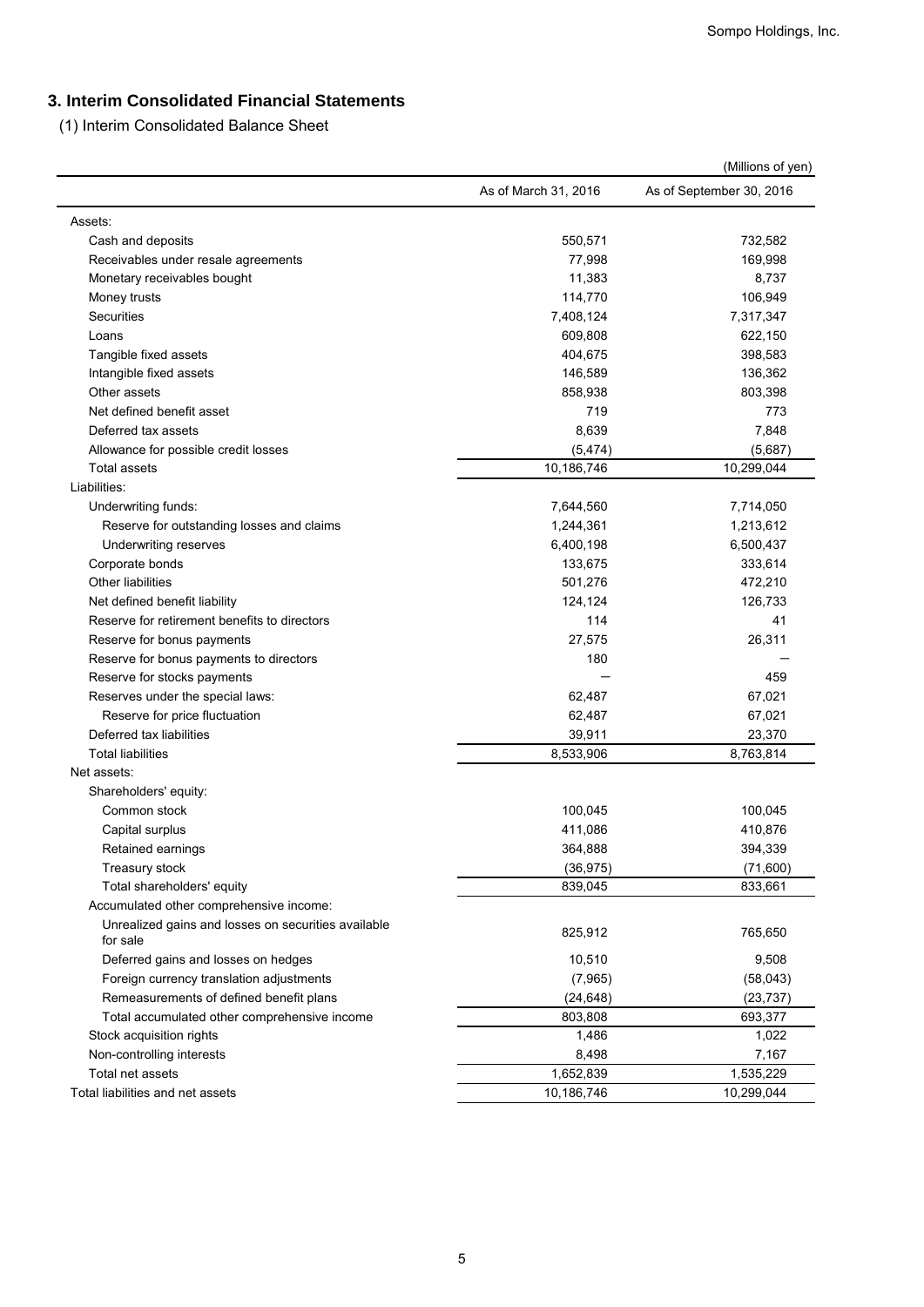|                                                                                         | Six months ended<br>September 30, 2015<br>(April 1 to<br>September 30, 2015) | (Millions of yen)<br>Six months ended<br>September 30, 2016<br>(April 1 to<br>September 30, 2016) |
|-----------------------------------------------------------------------------------------|------------------------------------------------------------------------------|---------------------------------------------------------------------------------------------------|
| Ordinary income:                                                                        | 1,675,721                                                                    | 1,654,809                                                                                         |
| Underwriting income:                                                                    | 1,561,613                                                                    | 1,519,430                                                                                         |
| Net premiums written                                                                    | 1,330,503                                                                    | 1,279,556                                                                                         |
| Deposits of premiums by policyholders                                                   | 62,734                                                                       | 63,899                                                                                            |
| Interest and dividend income on deposits of premiums, etc.                              | 22,335                                                                       | 22,419                                                                                            |
| Life insurance premiums written                                                         | 143,681                                                                      | 152,349                                                                                           |
| Investment income:                                                                      | 102,583                                                                      | 69,254                                                                                            |
| Interest and dividend income                                                            | 84,632                                                                       | 76,297                                                                                            |
| Investment gains on money trusts                                                        | 5,592                                                                        | 675                                                                                               |
| Investment gains on trading securities                                                  | 2,623                                                                        | 3,549                                                                                             |
| Gains on sales of securities<br>Transfer of interest and dividend income on deposits of | 20,800<br>(22, 335)                                                          | 10,281<br>(22, 419)                                                                               |
| premiums, etc.                                                                          |                                                                              |                                                                                                   |
| Other ordinary income                                                                   | 11,524                                                                       | 66,124                                                                                            |
| Ordinary expenses:                                                                      | 1,632,209                                                                    | 1,584,792                                                                                         |
| Underwriting expenses:                                                                  | 1,373,518                                                                    | 1,268,816                                                                                         |
| Net claims paid                                                                         | 710,032                                                                      | 691,345                                                                                           |
| Loss adjustment expenses                                                                | 67,488                                                                       | 69,004                                                                                            |
| Net commissions and brokerage fees                                                      | 252,861                                                                      | 236,571                                                                                           |
| Maturity refunds to policyholders                                                       | 109,172                                                                      | 98,450                                                                                            |
| Life insurance claims paid and other payments                                           | 37,465                                                                       | 38,601                                                                                            |
| Provision for reserve for outstanding losses and claims                                 | 40,477                                                                       | 9,449                                                                                             |
| Provision for underwriting reserves                                                     | 153,612                                                                      | 116,996                                                                                           |
| Investment expenses:                                                                    | 13,562                                                                       | 11,595                                                                                            |
| Investment losses on money trusts                                                       | 158                                                                          | 121                                                                                               |
| Losses on sales of securities                                                           | 460                                                                          | 799                                                                                               |
| Impairment losses on securities                                                         | 8,924<br>239,268                                                             | 1,373                                                                                             |
| Operating, general and administrative expenses                                          |                                                                              | 248,090                                                                                           |
| Other ordinary expenses:                                                                | 5,860<br>2,371                                                               | 56,289<br>4,359                                                                                   |
| Interest paid<br>Ordinary profit                                                        | 43,511                                                                       | 70,016                                                                                            |
| Extraordinary gains:                                                                    | 1,279                                                                        | 503                                                                                               |
| Gains on disposal of fixed assets                                                       | 1,219                                                                        | 434                                                                                               |
| Other extraordinary gains                                                               | 60                                                                           | 69                                                                                                |
| Extraordinary losses:                                                                   | 5,129                                                                        | 10,040                                                                                            |
| Losses on disposal of fixed assets                                                      | 598                                                                          | 5,459                                                                                             |
| Impairment losses                                                                       |                                                                              | 46                                                                                                |
| Provision for reserves under the special laws:                                          | 4,531                                                                        | 4,534                                                                                             |
| Provision for reserve for price fluctuation                                             | 4,531                                                                        | 4,534                                                                                             |
| Net income before income taxes                                                          | 39,661                                                                       | 60,479                                                                                            |
| Income taxes                                                                            | 7,817                                                                        | 9,109                                                                                             |
| Deferred income taxes                                                                   | 2,889                                                                        | 7,809                                                                                             |
| Total income taxes                                                                      | 10,706                                                                       | 16,918                                                                                            |
| Net income                                                                              | 28,955                                                                       | 43,561                                                                                            |
| Net income attributable to non-controlling interests                                    | 392                                                                          | 138                                                                                               |
| Net income attributable to shareholders of the parent                                   | 28,562                                                                       | 43,422                                                                                            |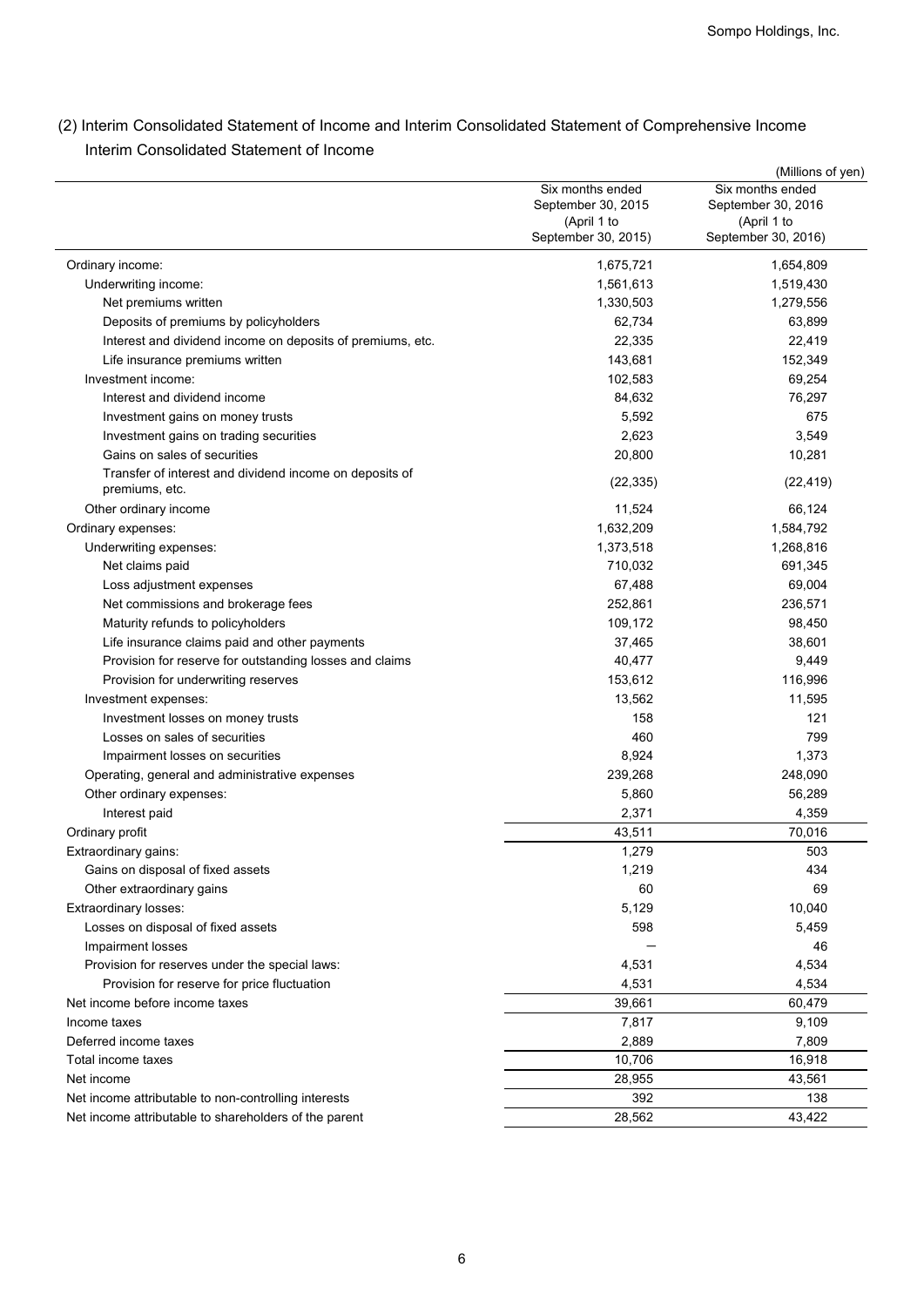## Interim Consolidated Statement of Comprehensive Income

|                                                                 |                     | Sompo Holdings, Inc.                  |
|-----------------------------------------------------------------|---------------------|---------------------------------------|
|                                                                 |                     |                                       |
|                                                                 |                     |                                       |
|                                                                 |                     |                                       |
|                                                                 |                     |                                       |
|                                                                 |                     |                                       |
| Interim Consolidated Statement of Comprehensive Income          |                     |                                       |
|                                                                 | Six months ended    | (Millions of yen)<br>Six months ended |
|                                                                 | September 30, 2015  | September 30, 2016                    |
|                                                                 | (April 1 to         | (April 1 to                           |
|                                                                 | September 30, 2015) | September 30, 2016)                   |
| Net income                                                      | 28,955              | 43,561                                |
| Other comprehensive income:                                     |                     |                                       |
| Unrealized gains and losses on securities available for sale    | (154, 686)          | (60, 253)                             |
| Deferred gains and losses on hedges                             | (1)                 | (1,002)                               |
| Foreign currency translation adjustments                        | (5,694)             | (50, 451)                             |
| Remeasurements of defined benefit plans                         | 158                 | 911                                   |
| Share of other comprehensive income of affiliates accounted for |                     |                                       |
| under the equity method                                         | (98)                | (128)                                 |
| Total other comprehensive income                                | (160, 322)          | (110, 925)                            |
| Comprehensive income                                            | (131, 367)          | (67, 363)                             |
| (Comprehensive income attributable to)                          |                     |                                       |
| Comprehensive income attributable to shareholders of the parent | (131, 306)          | (67,008)                              |
| Comprehensive income attributable to non-controlling interests  | (61)                | (355)                                 |
|                                                                 |                     |                                       |
|                                                                 |                     |                                       |
|                                                                 |                     |                                       |
|                                                                 |                     |                                       |
|                                                                 |                     |                                       |
|                                                                 |                     |                                       |
|                                                                 |                     |                                       |
|                                                                 |                     |                                       |
|                                                                 |                     |                                       |
|                                                                 |                     |                                       |
|                                                                 |                     |                                       |
|                                                                 |                     |                                       |
|                                                                 |                     |                                       |
|                                                                 |                     |                                       |
|                                                                 |                     |                                       |
|                                                                 |                     |                                       |
|                                                                 |                     |                                       |
|                                                                 |                     |                                       |
|                                                                 |                     |                                       |
|                                                                 |                     |                                       |
|                                                                 |                     |                                       |
|                                                                 |                     |                                       |
|                                                                 |                     |                                       |
|                                                                 |                     |                                       |
|                                                                 |                     |                                       |
|                                                                 |                     |                                       |
|                                                                 |                     |                                       |
|                                                                 |                     |                                       |
|                                                                 |                     |                                       |
|                                                                 |                     |                                       |
|                                                                 |                     |                                       |
|                                                                 |                     |                                       |
|                                                                 |                     |                                       |
|                                                                 |                     |                                       |
|                                                                 |                     |                                       |
|                                                                 |                     |                                       |
|                                                                 |                     |                                       |
|                                                                 |                     |                                       |
| $\overline{7}$                                                  |                     |                                       |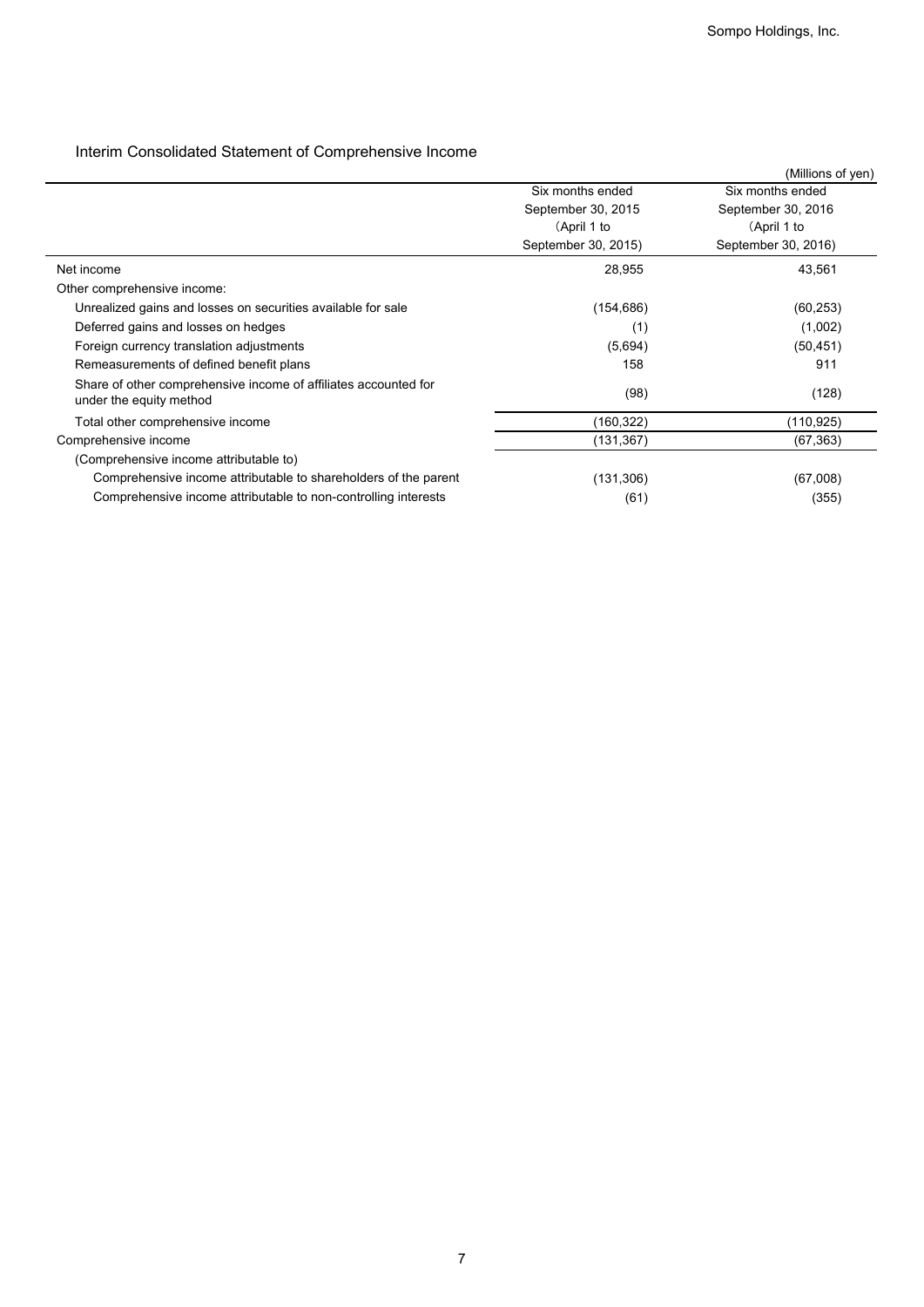# (3) Interim Consolidated Statement of Changes in Net Assets

|                                                                |              |                 |                      |                | (Millions of yen)                |
|----------------------------------------------------------------|--------------|-----------------|----------------------|----------------|----------------------------------|
|                                                                |              |                 | Shareholders' equity |                |                                  |
|                                                                | Common stock | Capital surplus | Retained<br>earnings | Treasury stock | Total<br>shareholders'<br>equity |
| Balance at the<br>beginning of the period                      | 100,045      | 438,306         | 222,682              | (19,067)       | 741,967                          |
| Cumulative effects of<br>changes in<br>accounting policies     |              | (27, 041)       | 15,624               |                | (11, 417)                        |
| Restated balance                                               | 100,045      | 411,265         | 238,306              | (19,067)       | 730,550                          |
| Changes during the<br>period:                                  |              |                 |                      |                |                                  |
| <b>Dividends</b>                                               |              |                 | (16, 321)            |                | (16, 321)                        |
| Net income<br>attributable to<br>shareholders of the<br>parent |              |                 | 28,562               |                | 28,562                           |
| Acquisition of<br>treasury stock                               |              |                 |                      | (18, 537)      | (18, 537)                        |
| Disposal of treasury<br>stock                                  |              | (157)           |                      | 629            | 471                              |
| Changes in the<br>scope of<br>consolidation                    |              |                 | (511)                |                | (511)                            |
| Net changes in items<br>other than<br>shareholders' equity     |              |                 |                      |                |                                  |
| Total changes during<br>the period                             |              | (157)           | 11,729               | (17,908)       | (6, 336)                         |
| Balance at the end of<br>the period                            | 100,045      | 411,107         | 250,036              | (36, 975)      | 724,214                          |

|                                                                |                                                      |                                           |                                                   |                                               | (Millions of yen)                               |                             |                              |                  |
|----------------------------------------------------------------|------------------------------------------------------|-------------------------------------------|---------------------------------------------------|-----------------------------------------------|-------------------------------------------------|-----------------------------|------------------------------|------------------|
|                                                                |                                                      |                                           | Shareholders' equity                              |                                               |                                                 |                             |                              |                  |
|                                                                | Common stock                                         | Capital surplus                           | Retained<br>earnings                              | Treasury stock                                | Total<br>shareholders'<br>equity                |                             |                              |                  |
| Balance at the<br>beginning of the period                      | 100,045                                              | 438,306                                   | 222,682                                           | (19,067)                                      | 741,967                                         |                             |                              |                  |
| Cumulative effects of<br>changes in<br>accounting policies     |                                                      | (27, 041)                                 | 15,624                                            |                                               | (11, 417)                                       |                             |                              |                  |
| Restated balance<br>Changes during the                         | 100,045                                              | 411,265                                   | 238,306                                           | (19,067)                                      | 730,550                                         |                             |                              |                  |
| period:<br><b>Dividends</b>                                    |                                                      |                                           | (16, 321)                                         |                                               | (16, 321)                                       |                             |                              |                  |
| Net income<br>attributable to<br>shareholders of the<br>parent |                                                      |                                           | 28,562                                            |                                               | 28,562                                          |                             |                              |                  |
| Acquisition of<br>treasury stock                               |                                                      |                                           |                                                   | (18, 537)                                     | (18, 537)                                       |                             |                              |                  |
| Disposal of treasury<br>stock<br>Changes in the                |                                                      | (157)                                     |                                                   | 629                                           | 471                                             |                             |                              |                  |
| scope of<br>consolidation                                      |                                                      |                                           | (511)                                             |                                               | (511)                                           |                             |                              |                  |
| Net changes in items<br>other than<br>shareholders' equity     |                                                      |                                           |                                                   |                                               |                                                 |                             |                              |                  |
| Total changes during<br>the period                             |                                                      | (157)                                     | 11,729                                            | (17,908)                                      | (6, 336)                                        |                             |                              |                  |
| Balance at the end of<br>the period                            | 100,045                                              | 411,107                                   | 250,036                                           | (36, 975)                                     | 724,214                                         |                             |                              |                  |
|                                                                |                                                      |                                           |                                                   |                                               |                                                 |                             |                              |                  |
|                                                                | Unrealized gains                                     |                                           | Accumulated other comprehensive income            |                                               | Total                                           |                             |                              |                  |
|                                                                | and losses on<br>securities<br>available for<br>sale | Deferred gains<br>and losses on<br>hedges | Foreign<br>currency<br>translation<br>adjustments | Remeasurements<br>of defined benefit<br>plans | accumulated<br>other<br>comprehensive<br>income | Stock<br>acquisition rights | Non-controlling<br>interests | Total net assets |
| Balance at the<br>beginning of the period                      | 1,048,718                                            | 8,085                                     | 26,046                                            | (3, 235)                                      | 1,079,614                                       | 1,550                       | 6,720                        | 1,829,852        |
| Cumulative effects of<br>changes in<br>accounting policies     |                                                      |                                           | (139)                                             |                                               | (139)                                           |                             | 1                            | (11, 555)        |
| Restated balance                                               | 1,048,718                                            | 8,085                                     | 25,906                                            | (3, 235)                                      | 1,079,474                                       | 1,550                       | 6,721                        | 1,818,297        |
| Changes during the<br>period:<br>Dividends                     |                                                      |                                           |                                                   |                                               |                                                 |                             |                              | (16, 321)        |
| Net income<br>attributable to<br>shareholders of the           |                                                      |                                           |                                                   |                                               |                                                 |                             |                              | 28,562           |
| parent<br>Acquisition of<br>treasury stock                     |                                                      |                                           |                                                   |                                               |                                                 |                             |                              | (18, 537)        |
| Disposal of treasury<br>stock                                  |                                                      |                                           |                                                   |                                               |                                                 |                             |                              | 471              |
| Changes in the<br>scope of<br>consolidation                    |                                                      |                                           |                                                   |                                               |                                                 |                             |                              | (511)            |
| Net changes in items<br>other than<br>shareholders' equity     | (154, 626)                                           | (1)                                       | (5,400)                                           | 158                                           | (159, 869)                                      | (51)                        | (61)                         | (159, 982)       |
| Total changes during<br>the period                             | (154, 626)                                           | (1)                                       | (5,400)                                           | 158                                           | (159, 869)                                      | (51)                        | (61)                         | (166, 318)       |
| Balance at the end of<br>the period                            | 894,091                                              | 8,084                                     | 20,506                                            | (3,076)                                       | 919,605                                         | 1,498                       | 6,659                        | 1,651,978        |
|                                                                |                                                      |                                           |                                                   |                                               |                                                 |                             |                              |                  |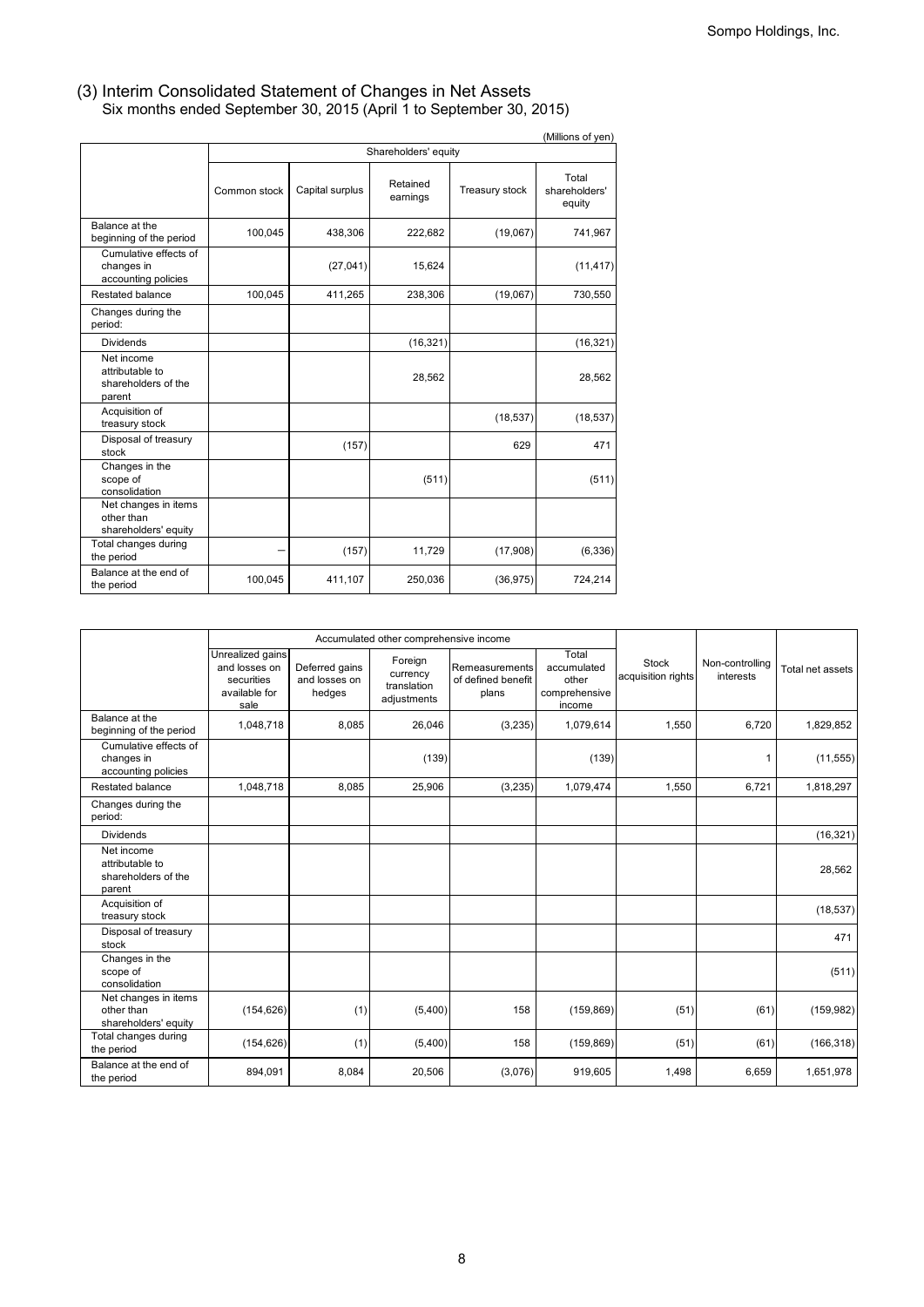### Six months ended September 30, 2016 (April 1 to September 30, 2016)

|                                                                                                         |              |                 |                      |                | (Millions of yen)                |
|---------------------------------------------------------------------------------------------------------|--------------|-----------------|----------------------|----------------|----------------------------------|
|                                                                                                         |              |                 | Shareholders' equity |                |                                  |
|                                                                                                         | Common stock | Capital surplus | Retained<br>earnings | Treasury stock | Total<br>shareholders'<br>equity |
| Balance at the<br>beginning of the period                                                               | 100,045      | 411,086         | 364,888              | (36, 975)      | 839,045                          |
| Changes during the<br>period:                                                                           |              |                 |                      |                |                                  |
| <b>Dividends</b>                                                                                        |              |                 | (16, 166)            |                | (16, 166)                        |
| Net income<br>attributable to<br>shareholders of the<br>parent                                          |              |                 | 43,422               |                | 43.422                           |
| Acquisition of<br>treasury stock                                                                        |              |                 |                      | (35, 208)      | (35, 208)                        |
| Disposal of treasury<br>stock                                                                           |              | (186)           |                      | 583            | 397                              |
| Changes in the<br>scope of<br>consolidation                                                             |              |                 | 2,195                |                | 2,195                            |
| Changes in interest<br>of the parent related<br>to transactions with<br>non-controlling<br>shareholders |              | (23)            |                      |                | (23)                             |
| Net changes in items<br>other than<br>shareholders' equity                                              |              |                 |                      |                |                                  |
| Total changes during<br>the period                                                                      |              | (209)           | 29,451               | (34, 625)      | (5, 383)                         |
| Balance at the end of<br>the period                                                                     | 100,045      | 410,876         | 394,339              | (71,600)       | 833.661                          |

|                                                                                                         |                                                                          |                                           |                                                   |                                               |                                                          |                             |                              | Sompo Holdings, Inc. |
|---------------------------------------------------------------------------------------------------------|--------------------------------------------------------------------------|-------------------------------------------|---------------------------------------------------|-----------------------------------------------|----------------------------------------------------------|-----------------------------|------------------------------|----------------------|
|                                                                                                         |                                                                          |                                           |                                                   |                                               |                                                          |                             |                              |                      |
| Six months ended September 30, 2016 (April 1 to September 30, 2016)                                     |                                                                          |                                           |                                                   |                                               | (Millions of yen)                                        |                             |                              |                      |
|                                                                                                         |                                                                          |                                           | Shareholders' equity                              |                                               |                                                          |                             |                              |                      |
|                                                                                                         | Common stock                                                             | Capital surplus                           | Retained<br>earnings                              | Treasury stock                                | Total<br>shareholders'<br>equity                         |                             |                              |                      |
| Balance at the<br>beginning of the period                                                               | 100,045                                                                  | 411,086                                   | 364,888                                           | (36, 975)                                     | 839,045                                                  |                             |                              |                      |
| Changes during the<br>period:                                                                           |                                                                          |                                           |                                                   |                                               |                                                          |                             |                              |                      |
| <b>Dividends</b><br>Net income                                                                          |                                                                          |                                           | (16, 166)                                         |                                               | (16, 166)                                                |                             |                              |                      |
| attributable to<br>shareholders of the<br>parent                                                        |                                                                          |                                           | 43,422                                            |                                               | 43,422                                                   |                             |                              |                      |
| Acquisition of<br>treasury stock                                                                        |                                                                          |                                           |                                                   | (35, 208)                                     | (35, 208)                                                |                             |                              |                      |
| Disposal of treasury<br>stock                                                                           |                                                                          | (186)                                     |                                                   | 583                                           | 397                                                      |                             |                              |                      |
| Changes in the<br>scope of<br>consolidation                                                             |                                                                          |                                           | 2,195                                             |                                               | 2,195                                                    |                             |                              |                      |
| Changes in interest<br>of the parent related<br>to transactions with<br>non-controlling<br>shareholders |                                                                          | (23)                                      |                                                   |                                               | (23)                                                     |                             |                              |                      |
| Net changes in items<br>other than<br>shareholders' equity                                              |                                                                          |                                           |                                                   |                                               |                                                          |                             |                              |                      |
| Total changes during<br>the period                                                                      |                                                                          | (209)                                     | 29,451                                            | (34, 625)                                     | (5, 383)                                                 |                             |                              |                      |
| Balance at the end of<br>the period                                                                     | 100,045                                                                  | 410,876                                   | 394,339                                           | (71,600)                                      | 833,661                                                  |                             |                              |                      |
|                                                                                                         |                                                                          |                                           |                                                   |                                               |                                                          |                             |                              |                      |
|                                                                                                         |                                                                          |                                           | Accumulated other comprehensive income            |                                               |                                                          |                             |                              |                      |
|                                                                                                         | Unrealized gains<br>and losses on<br>securities<br>available for<br>sale | Deferred gains<br>and losses on<br>hedges | Foreign<br>currency<br>translation<br>adjustments | Remeasurements<br>of defined benefit<br>plans | Total<br>accumulated<br>other<br>comprehensive<br>income | Stock<br>acquisition rights | Non-controlling<br>interests | Total net assets     |
| Balance at the<br>beginning of the period                                                               | 825,912                                                                  | 10,510                                    | (7,965)                                           | (24, 648)                                     | 803,808                                                  | 1,486                       | 8,498                        | 1,652,839            |
| Changes during the<br>period:                                                                           |                                                                          |                                           |                                                   |                                               |                                                          |                             |                              |                      |
| Dividends                                                                                               |                                                                          |                                           |                                                   |                                               |                                                          |                             |                              | (16, 166)            |
| Net income<br>attributable to<br>shareholders of the<br>parent                                          |                                                                          |                                           |                                                   |                                               |                                                          |                             |                              | 43,422               |
| Acquisition of<br>treasury stock                                                                        |                                                                          |                                           |                                                   |                                               |                                                          |                             |                              | (35, 208)            |
| Disposal of treasury<br>stock                                                                           |                                                                          |                                           |                                                   |                                               |                                                          |                             |                              | 397                  |
| Changes in the<br>scope of<br>consolidation                                                             |                                                                          |                                           |                                                   |                                               |                                                          |                             |                              | 2,195                |
| Changes in interest<br>of the parent related<br>to transactions with<br>non-controlling<br>shareholders |                                                                          |                                           |                                                   |                                               |                                                          |                             |                              | (23)                 |
| Net changes in items<br>other than<br>shareholders' equity                                              | (60, 261)                                                                | (1,002)                                   | (50, 078)                                         | 911                                           | (110, 430)                                               | (464)                       | (1, 331)                     | (112, 226)           |
| Total changes during<br>the period                                                                      | (60, 261)                                                                | (1,002)                                   | (50,078)                                          | 911                                           | (110, 430)                                               | (464)                       | (1, 331)                     | (117, 610)           |
| Balance at the end of<br>the period                                                                     | 765,650                                                                  | 9,508                                     | (58, 043)                                         | (23, 737)                                     | 693,377                                                  | 1,022                       | 7,167                        | 1,535,229            |
|                                                                                                         |                                                                          |                                           |                                                   | 9                                             |                                                          |                             |                              |                      |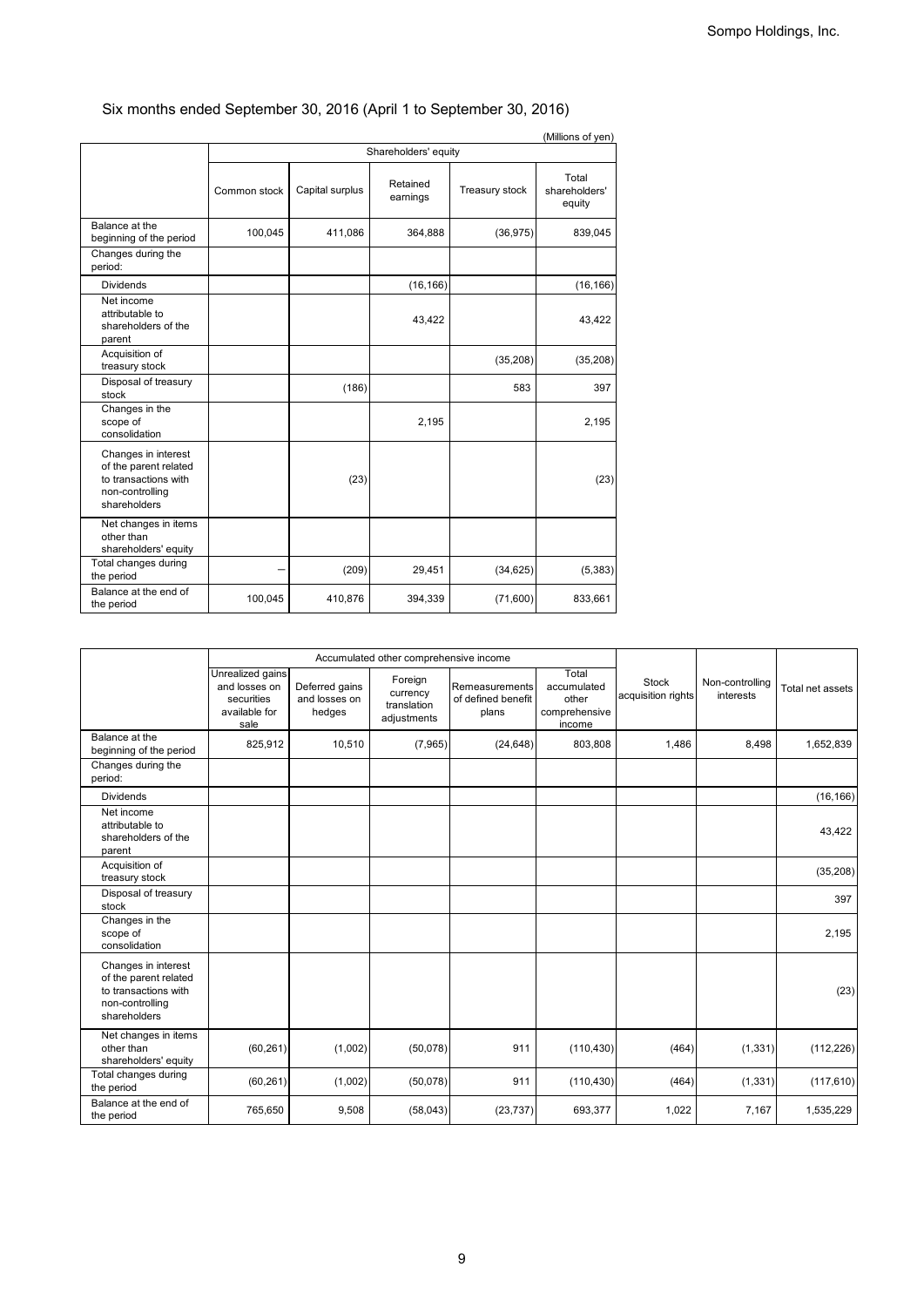(4) Notes on Going-Concern Assumption

None.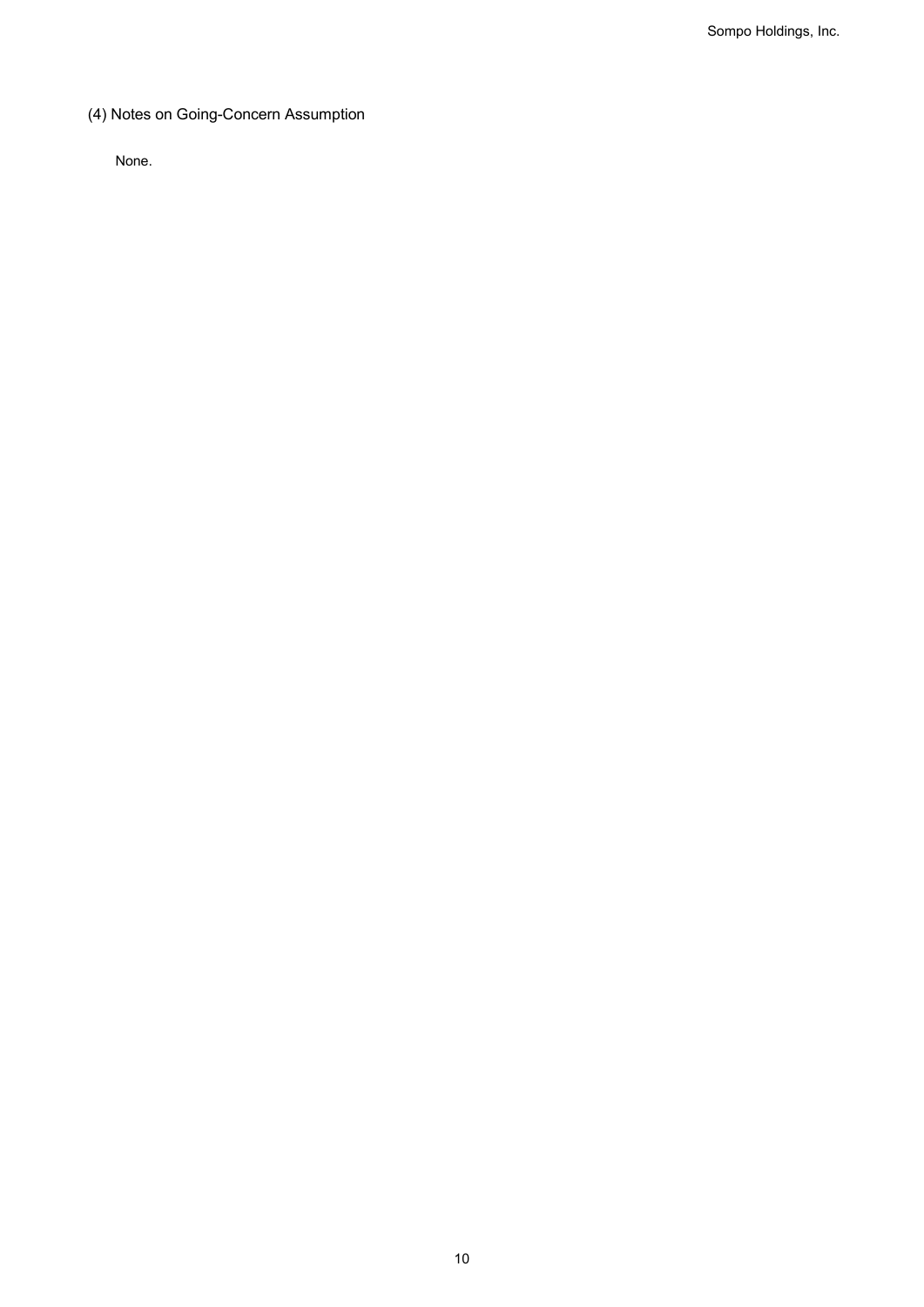## **4. Supplementary Information**

|                                                                                      |                                    |                                    | Sompo Holdings, Inc. |                   |
|--------------------------------------------------------------------------------------|------------------------------------|------------------------------------|----------------------|-------------------|
|                                                                                      |                                    |                                    |                      |                   |
|                                                                                      |                                    |                                    |                      |                   |
|                                                                                      |                                    |                                    |                      |                   |
| 4. Supplementary Information                                                         |                                    |                                    |                      |                   |
|                                                                                      |                                    |                                    |                      |                   |
| (1) Summary of Results of Operations (Consolidated)                                  |                                    |                                    |                      |                   |
|                                                                                      |                                    |                                    |                      | (Millions of yen) |
|                                                                                      | Six months ended                   | Six months ended                   | Increase             | Rate of           |
|                                                                                      | September 30, 2015                 | September 30, 2016                 | (Decrease)           | change            |
|                                                                                      | (April 1 to<br>September 30, 2015) | (April 1 to<br>September 30, 2016) |                      |                   |
|                                                                                      |                                    |                                    |                      | $\%$              |
| Ordinary income and expenses:                                                        |                                    |                                    |                      |                   |
| Underwriting income:                                                                 | 1,561,613                          | 1,519,430                          | (42, 183)            | (2.7)             |
| Net premiums written                                                                 | 1,330,503                          | 1,279,556                          | (50, 947)            | (3.8)             |
| Deposits of premiums by policyholders                                                | 62,734                             | 63,899                             | 1,165                | 1.9               |
| Life insurance premiums written                                                      | 143,681                            | 152,349                            | 8,667                | 6.0               |
| Underwriting expenses:                                                               | 1,373,518                          | 1,268,816                          | (104, 701)           | (7.6)             |
| Net claims paid                                                                      | 710,032                            | 691,345                            | (18,687)             | (2.6)             |
| Loss adjustment expenses                                                             | 67,488                             | 69,004                             | 1,516                | 2.2               |
| Net commissions and brokerage fees                                                   | 252,861                            | 236,571                            | (16, 290)            | (6.4)             |
| Maturity refunds to policyholders                                                    | 109,172                            | 98,450                             | (10, 721)            | (9.8)             |
| Life insurance claims paid and other payments                                        | 37,465                             | 38,601                             | 1,135                | 3.0               |
| Provision for reserve for outstanding losses and claims                              | 40,477                             | 9,449                              | (31, 028)            | (76.7)            |
| Provision for underwriting reserves                                                  | 153,612                            | 116,996                            | (36, 616)            | (23.8)            |
| Investment income:                                                                   | 102,583                            | 69,254                             | (33, 328)            | (32.5)            |
| Interest and dividend income                                                         | 84,632                             | 76,297                             | (8,335)              | (9.8)             |
| Gains on sales of securities                                                         | 20,800                             | 10,281                             | (10, 519)            | (50.6)            |
| Investment expenses:                                                                 | 13,562                             | 11,595                             | (1,966)              | (14.5)            |
| Losses on sales of securities                                                        | 460                                | 799                                | 338                  | 73.5              |
| Impairment losses on securities                                                      | 8,924                              | 1,373<br>248,090                   | (7, 551)             | (84.6)            |
| Operating, general and administrative expenses<br>Other ordinary income and expenses | 239,268<br>5,663                   | 9,834                              | 8,821<br>4,171       | 3.7<br>73.6       |
| Ordinary profit                                                                      | 43,511                             | 70,016                             | 26,505               | 60.9              |
| Extraordinary gains and losses:                                                      |                                    |                                    |                      |                   |
| Extraordinary gains                                                                  | 1,279                              | 503                                | (776)                | (60.6)            |
| <b>Extraordinary losses</b>                                                          | 5,129                              | 10,040                             | 4,910                | 95.7              |
| Extraordinary gains and losses                                                       | (3,849)                            | (9,536)                            | (5,687)              |                   |
| Net income before income taxes                                                       | 39,661                             | 60,479                             | 20,818               | 52.5              |
| Income taxes                                                                         | 7,817                              | 9,109                              | 1,292                | 16.5              |
| Deferred income taxes                                                                | 2,889                              | 7,809                              | 4,920                | 170.3             |
| Total income taxes                                                                   | 10,706                             | 16,918                             | 6,212                | 58.0              |
| Net income                                                                           | 28,955                             | 43,561                             | 14,606               | 50.4              |
| Net income attributable to non-controlling interests                                 | 392                                | 138                                | (254)                | (64.7)            |
|                                                                                      |                                    |                                    |                      |                   |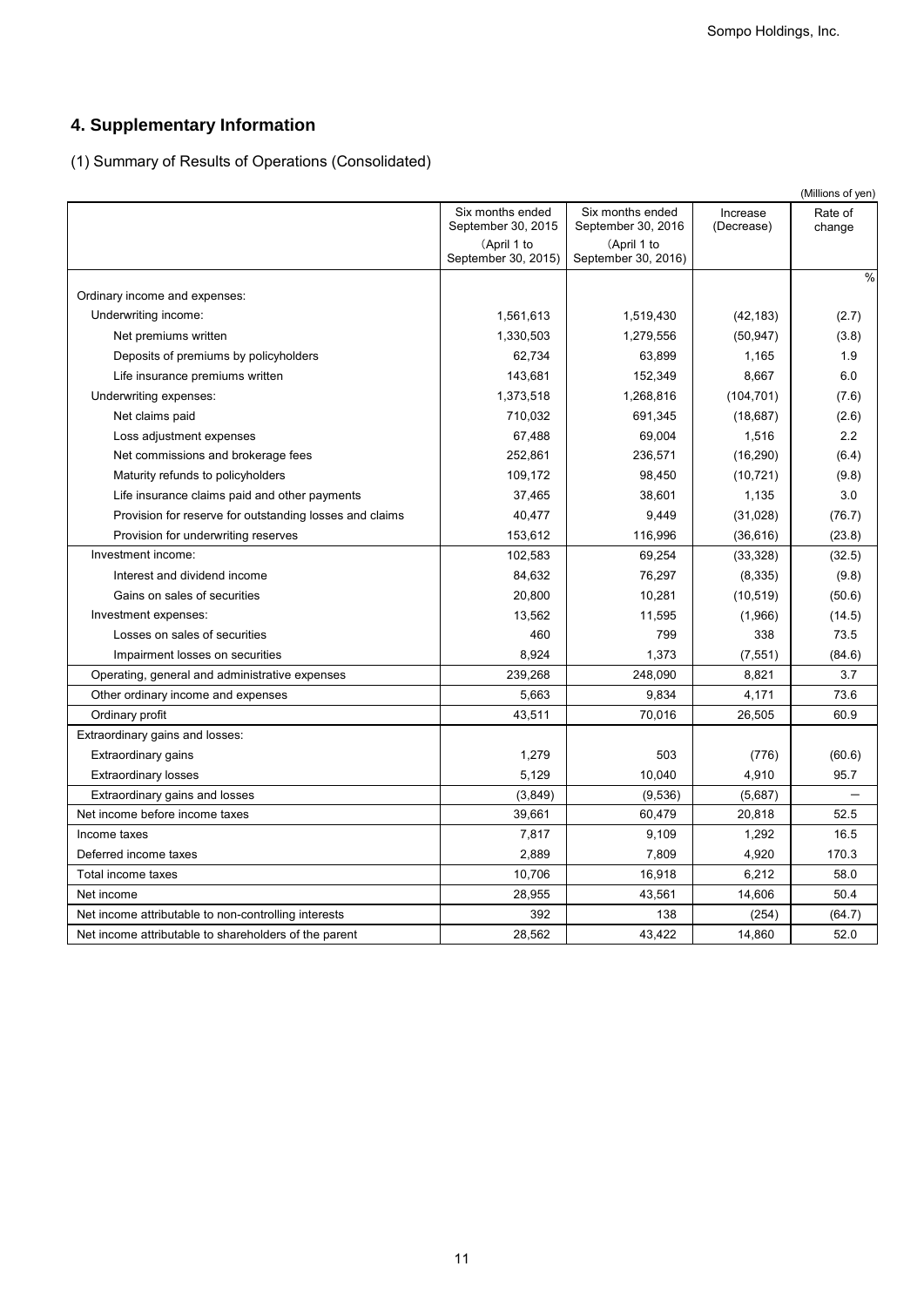### (2) Premiums Written and Claims Paid by Business Lines (Consolidated)

### Direct premiums written (including deposits of premiums by policyholders)

|                                                                                                                          |                    |                                               |                       |                    |                                               | (Millions of yen)          |
|--------------------------------------------------------------------------------------------------------------------------|--------------------|-----------------------------------------------|-----------------------|--------------------|-----------------------------------------------|----------------------------|
|                                                                                                                          |                    | Six months ended September 30, 2015           |                       |                    | Six months ended September 30, 2016           |                            |
|                                                                                                                          |                    | (April 1 to September 30, 2015)<br>% of total | Rate of               |                    | (April 1 to September 30, 2016)<br>% of total | Rate of                    |
| <b>Business line</b>                                                                                                     | Amount             | amount                                        | change                | Amount             | amount                                        | change                     |
| Fire and allied insurance                                                                                                | 263,239            | $\%$<br>18.1                                  | $\frac{0}{0}$<br>13.1 | 219,618            | $\frac{0}{0}$<br>15.4                         | $\%$<br>(16.6)             |
| Marine insurance                                                                                                         | 49,160             | 3.4                                           | 26.2                  | 45,091             | 3.2                                           | (8.3)                      |
| Personal accident insurance                                                                                              | 151,583            | 10.4                                          | 1.4                   | 154,029            | 10.8                                          | 1.6                        |
| Voluntary automobile insurance                                                                                           | 596,154            | 41.0                                          | 2.9                   | 620,018            | 43.6                                          | 4.0                        |
| Compulsory automobile liability insurance                                                                                | 162,155            | 11.2                                          | 1.5                   | 154,435            | 10.8                                          | (4.8)                      |
| Others                                                                                                                   | 231,531            | 15.9                                          | 6.3                   | 230,293            | 16.2                                          | (0.5)                      |
| Total                                                                                                                    | 1,453,824          | 100.0                                         | 5.5                   | 1,423,486          | 100.0                                         | (2.1)                      |
| Deposits of premiums by policyholders                                                                                    | 62,734             | 4.3                                           | (1.8)                 | 63,899             | 4.5                                           | 1.9                        |
| Note) The above figures represent amounts after offsetting internal transactions among segments.<br>Net premiums written |                    |                                               |                       |                    |                                               |                            |
|                                                                                                                          |                    | Six months ended September 30, 2015           |                       |                    | Six months ended September 30, 2016           | (Millions of yen)          |
|                                                                                                                          |                    | (April 1 to September 30, 2015)               |                       |                    | (April 1 to September 30, 2016)               |                            |
| <b>Business line</b>                                                                                                     | Amount             | % of total<br>amount                          | Rate of<br>change     | Amount             | % of total<br>amount                          | Rate of<br>change          |
|                                                                                                                          |                    | $\%$                                          | $\frac{0}{0}$         |                    | $\frac{0}{0}$                                 | $\%$                       |
| Fire and allied insurance                                                                                                | 220,216            | 16.6                                          | 19.4                  | 175,034            | 13.7                                          | (20.5)                     |
| Marine insurance                                                                                                         | 48.636             | 3.7                                           | 37.1                  | 42,111             | 3.3                                           | (13.4)                     |
| Personal accident insurance                                                                                              | 105,586            | 7.9                                           | 1.3                   | 103,308            | 8.1                                           | (2.2)                      |
| Voluntary automobile insurance                                                                                           | 596,891            | 44.9                                          | 2.9                   | 618,712            | 48.4                                          | 3.7                        |
| Compulsory automobile liability insurance                                                                                | 158,678<br>200,494 | 11.9<br>15.1                                  | 2.6<br>8.1            | 147,880<br>192,509 | 11.6<br>15.0                                  | (6.8)                      |
|                                                                                                                          |                    |                                               |                       |                    |                                               | (4.0)                      |
| Others                                                                                                                   |                    |                                               |                       |                    |                                               |                            |
| Total<br>Note) The above figures represent amounts after offsetting internal transactions among segments.                | 1,330,503          | 100.0                                         | 6.9                   | 1,279,556          | 100.0                                         |                            |
|                                                                                                                          |                    |                                               |                       |                    |                                               | (3.8)<br>(Millions of yen) |
| Net claims paid                                                                                                          |                    | Six months ended September 30, 2015           |                       |                    | Six months ended September 30, 2016           |                            |
|                                                                                                                          |                    | (April 1 to September 30, 2015)               |                       |                    | (April 1 to September 30, 2016)               |                            |
| <b>Business line</b>                                                                                                     | Amount             | % of total<br>amount                          | Rate of<br>change     | Amount             | % of total<br>amount                          | Rate of<br>change          |
|                                                                                                                          |                    | $\%$                                          | $\%$                  |                    | $\frac{0}{0}$                                 | $\%$                       |
| Fire and allied insurance                                                                                                | 116,248            | 16.4                                          | (18.4)                | 115,283            | 16.7                                          | (0.8)                      |
| Marine insurance                                                                                                         | 22,363             | 3.1                                           | 41.4                  | 19,693             | 2.8                                           | (11.9)                     |
| Personal accident insurance                                                                                              | 51,731             | 7.3                                           | (0.1)                 | 49,377             | 7.1                                           | (4.6)                      |
| Voluntary automobile insurance                                                                                           | 315,643            | 44.5                                          | (1.1)                 | 307,551            | 44.5                                          | (2.6)                      |
| Compulsory automobile liability insurance                                                                                | 113,359            | 16.0                                          | (0.6)                 | 112,967            | 16.3                                          | (0.3)                      |
| Others<br>Total                                                                                                          | 90,686<br>710,032  | 12.8<br>100.0                                 | 4.0<br>(2.8)          | 86,471<br>691,345  | 12.5<br>100.0                                 | (4.6)<br>(2.6)             |

### Net premiums written

|                                           |           |                                     |                   |                                     |                                 | (Millions of yen) |
|-------------------------------------------|-----------|-------------------------------------|-------------------|-------------------------------------|---------------------------------|-------------------|
|                                           |           | Six months ended September 30, 2015 |                   | Six months ended September 30, 2016 |                                 |                   |
|                                           |           | (April 1 to September 30, 2015)     |                   |                                     | (April 1 to September 30, 2016) |                   |
| <b>Business line</b>                      | Amount    | % of total<br>amount                | Rate of<br>change | Amount                              | % of total<br>amount            | Rate of<br>change |
|                                           |           | $\%$                                | $\%$              |                                     | $\frac{0}{0}$                   | %                 |
| Fire and allied insurance                 | 220,216   | 16.6                                | 19.4              | 175,034                             | 13.7                            | (20.5)            |
| Marine insurance                          | 48,636    | 3.7                                 | 37.1              | 42,111                              | 3.3                             | (13.4)            |
| Personal accident insurance               | 105,586   | 7.9                                 | 1.3               | 103,308                             | 8.1                             | (2.2)             |
| Voluntary automobile insurance            | 596,891   | 44.9                                | 2.9               | 618,712                             | 48.4                            | 3.7 <sub>1</sub>  |
| Compulsory automobile liability insurance | 158,678   | 11.9                                | 2.6               | 147,880                             | 11.6                            | (6.8)             |
| <b>Others</b>                             | 200,494   | 15.1                                | 8.1               | 192,509                             | 15.0                            | (4.0)             |
| Total                                     | 1,330,503 | 100.0                               | 6.9               | 1,279,556                           | 100.0                           | (3.8)             |

### Net claims paid

|                                           |         |                                     |                   |         |                                     | (Millions of yen) |  |
|-------------------------------------------|---------|-------------------------------------|-------------------|---------|-------------------------------------|-------------------|--|
|                                           |         | Six months ended September 30, 2015 |                   |         | Six months ended September 30, 2016 |                   |  |
|                                           |         | (April 1 to September 30, 2015)     |                   |         | (April 1 to September 30, 2016)     |                   |  |
| <b>Business line</b>                      | Amount  | % of total<br>amount                | Rate of<br>change | Amount  | % of total<br>amount                | Rate of<br>change |  |
|                                           |         | $\frac{0}{0}$                       | %                 |         | $\frac{0}{6}$                       | %                 |  |
| Fire and allied insurance                 | 116,248 | 16.4                                | (18.4)            | 115,283 | 16.7                                | (0.8)             |  |
| Marine insurance                          | 22,363  | 3.1                                 | 41.4              | 19,693  | 2.8                                 | (11.9)            |  |
| Personal accident insurance               | 51,731  | 7.3                                 | (0.1)             | 49,377  | 7.1                                 | (4.6)             |  |
| Voluntary automobile insurance            | 315,643 | 44.5                                | (1.1)             | 307,551 | 44.5                                | (2.6)             |  |
| Compulsory automobile liability insurance | 113,359 | 16.0                                | (0.6)             | 112,967 | 16.3                                | (0.3)             |  |
| <b>Others</b>                             | 90.686  | 12.8                                | 4.0               | 86,471  | 12.5                                | (4.6)             |  |
| Total                                     | 710.032 | 100.0                               | (2.8)             | 691.345 | 100.0                               | (2.6)             |  |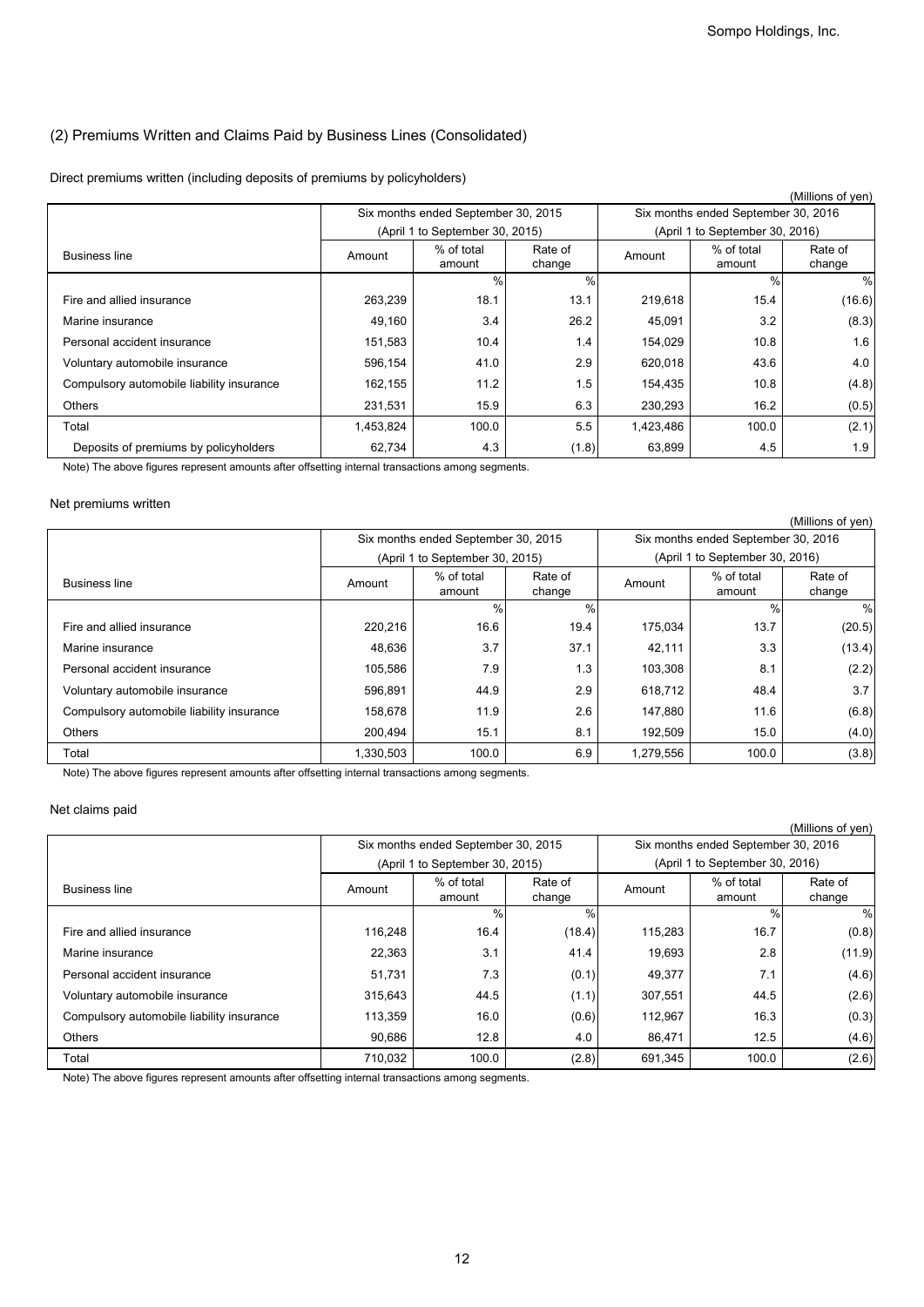## (3) Securities (Consolidated)

## 1. Bonds held to maturity

| As of March 31, 2016<br>As of September 30, 2016<br>Unrealized<br>Carrying<br>Carrying<br>Fair value<br>gains and<br>gains and<br>Fair value<br>amount<br>amount<br>losses<br>losses<br>1,555,133<br>Domestic bonds<br>335,190<br>1,551,247<br>1,219,943<br>1,202,387<br>Securities whose<br>fair value exceeds<br>615<br>Foreign securities<br>602<br>12<br>507<br>518<br>their carrying amount<br>1,555,749<br>1,220,545<br>335,203<br>1,202,894<br>1,551,765<br>Subtotal<br>3,140<br>Domestic bonds<br>3,071<br>-<br>Securities<br>whose fair value<br>2,876<br>Foreign securities<br>2,933<br>(57)<br>1,965<br>1,947<br>does not exceed<br>their carrying amount<br>Subtotal<br>2,933<br>2,876<br>5,106<br>(57)<br>5,019<br>Total<br>1,558,625<br>1,223,479<br>335,145<br>1,208,000<br>1,556,784<br>2. Policy reserve matching bonds<br>As of March 31, 2016<br>As of September 30, 2016<br>Unrealized<br>Carrying<br>Carrying<br>Fair value<br>gains and<br>gains and<br>Fair value<br>amount<br>amount<br>losses<br>losses<br>Securities whose<br>fair value exceeds<br>168,786<br>25,760<br>145,771<br>Domestic bonds<br>143,026<br>174,642<br>their carrying amount<br>Securities<br>whose fair value<br>Domestic bonds<br>14,482<br>14,173<br>does not exceed<br>their carrying amount<br>Total<br>168,786<br>160,254<br>188,816<br>143,026<br>25,760 | Unrealized<br>(Millions of yen) | 1. Bonds held to maturity |  |  |  | (Millions of yen) |
|----------------------------------------------------------------------------------------------------------------------------------------------------------------------------------------------------------------------------------------------------------------------------------------------------------------------------------------------------------------------------------------------------------------------------------------------------------------------------------------------------------------------------------------------------------------------------------------------------------------------------------------------------------------------------------------------------------------------------------------------------------------------------------------------------------------------------------------------------------------------------------------------------------------------------------------------------------------------------------------------------------------------------------------------------------------------------------------------------------------------------------------------------------------------------------------------------------------------------------------------------------------------------------------------------------------------------------------------------------------|---------------------------------|---------------------------|--|--|--|-------------------|
|                                                                                                                                                                                                                                                                                                                                                                                                                                                                                                                                                                                                                                                                                                                                                                                                                                                                                                                                                                                                                                                                                                                                                                                                                                                                                                                                                                |                                 |                           |  |  |  |                   |
|                                                                                                                                                                                                                                                                                                                                                                                                                                                                                                                                                                                                                                                                                                                                                                                                                                                                                                                                                                                                                                                                                                                                                                                                                                                                                                                                                                |                                 |                           |  |  |  |                   |
|                                                                                                                                                                                                                                                                                                                                                                                                                                                                                                                                                                                                                                                                                                                                                                                                                                                                                                                                                                                                                                                                                                                                                                                                                                                                                                                                                                |                                 |                           |  |  |  | 348,860           |
|                                                                                                                                                                                                                                                                                                                                                                                                                                                                                                                                                                                                                                                                                                                                                                                                                                                                                                                                                                                                                                                                                                                                                                                                                                                                                                                                                                |                                 |                           |  |  |  | 10                |
|                                                                                                                                                                                                                                                                                                                                                                                                                                                                                                                                                                                                                                                                                                                                                                                                                                                                                                                                                                                                                                                                                                                                                                                                                                                                                                                                                                |                                 |                           |  |  |  | 348,871           |
|                                                                                                                                                                                                                                                                                                                                                                                                                                                                                                                                                                                                                                                                                                                                                                                                                                                                                                                                                                                                                                                                                                                                                                                                                                                                                                                                                                |                                 |                           |  |  |  | (68)              |
|                                                                                                                                                                                                                                                                                                                                                                                                                                                                                                                                                                                                                                                                                                                                                                                                                                                                                                                                                                                                                                                                                                                                                                                                                                                                                                                                                                |                                 |                           |  |  |  | (18)              |
|                                                                                                                                                                                                                                                                                                                                                                                                                                                                                                                                                                                                                                                                                                                                                                                                                                                                                                                                                                                                                                                                                                                                                                                                                                                                                                                                                                |                                 |                           |  |  |  | (87)              |
|                                                                                                                                                                                                                                                                                                                                                                                                                                                                                                                                                                                                                                                                                                                                                                                                                                                                                                                                                                                                                                                                                                                                                                                                                                                                                                                                                                |                                 |                           |  |  |  | 348,784           |
|                                                                                                                                                                                                                                                                                                                                                                                                                                                                                                                                                                                                                                                                                                                                                                                                                                                                                                                                                                                                                                                                                                                                                                                                                                                                                                                                                                |                                 |                           |  |  |  | Unrealized        |
|                                                                                                                                                                                                                                                                                                                                                                                                                                                                                                                                                                                                                                                                                                                                                                                                                                                                                                                                                                                                                                                                                                                                                                                                                                                                                                                                                                |                                 |                           |  |  |  | 28,870            |
|                                                                                                                                                                                                                                                                                                                                                                                                                                                                                                                                                                                                                                                                                                                                                                                                                                                                                                                                                                                                                                                                                                                                                                                                                                                                                                                                                                |                                 |                           |  |  |  | (309)             |
|                                                                                                                                                                                                                                                                                                                                                                                                                                                                                                                                                                                                                                                                                                                                                                                                                                                                                                                                                                                                                                                                                                                                                                                                                                                                                                                                                                |                                 |                           |  |  |  |                   |
|                                                                                                                                                                                                                                                                                                                                                                                                                                                                                                                                                                                                                                                                                                                                                                                                                                                                                                                                                                                                                                                                                                                                                                                                                                                                                                                                                                |                                 |                           |  |  |  | 28,561            |
|                                                                                                                                                                                                                                                                                                                                                                                                                                                                                                                                                                                                                                                                                                                                                                                                                                                                                                                                                                                                                                                                                                                                                                                                                                                                                                                                                                |                                 |                           |  |  |  |                   |
|                                                                                                                                                                                                                                                                                                                                                                                                                                                                                                                                                                                                                                                                                                                                                                                                                                                                                                                                                                                                                                                                                                                                                                                                                                                                                                                                                                |                                 |                           |  |  |  |                   |
|                                                                                                                                                                                                                                                                                                                                                                                                                                                                                                                                                                                                                                                                                                                                                                                                                                                                                                                                                                                                                                                                                                                                                                                                                                                                                                                                                                |                                 |                           |  |  |  |                   |
|                                                                                                                                                                                                                                                                                                                                                                                                                                                                                                                                                                                                                                                                                                                                                                                                                                                                                                                                                                                                                                                                                                                                                                                                                                                                                                                                                                |                                 |                           |  |  |  |                   |

## 2. Policy reserve matching bonds

|                                                                            |                |                    |                      |                                   |                    |                          | (Millions of yen)                 |
|----------------------------------------------------------------------------|----------------|--------------------|----------------------|-----------------------------------|--------------------|--------------------------|-----------------------------------|
|                                                                            |                |                    | As of March 31, 2016 |                                   |                    | As of September 30, 2016 |                                   |
|                                                                            |                | Carrying<br>amount | Fair value           | Unrealized<br>gains and<br>losses | Carrying<br>amount | Fair value               | Unrealized<br>gains and<br>losses |
| Securities whose<br>fair value exceeds<br>their carrying amount            | Domestic bonds | 143,026            | 168,786              | 25,760                            | 145,771            | 174,642                  | 28,870                            |
| Securities<br>whose fair value<br>does not exceed<br>their carrying amount | Domestic bonds |                    |                      |                                   | 14,482             | 14,173                   | (309)                             |
| Total                                                                      |                | 143,026            | 168,786              | 25,760                            | 160,254            | 188,816                  | 28,561                            |